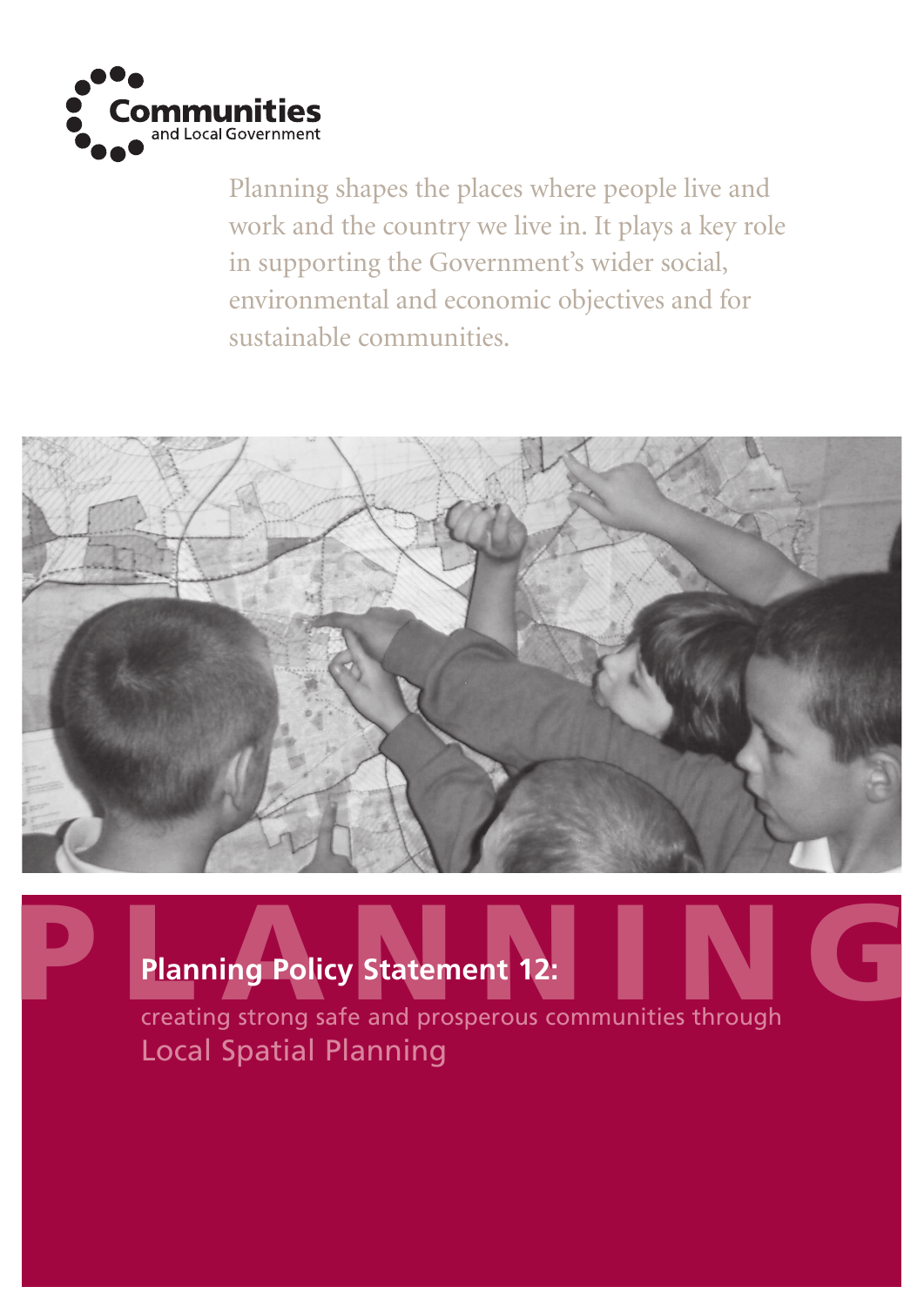

# Planning Policy Statement 12: creating strong safe and prosperous communities through Local Spatial Planning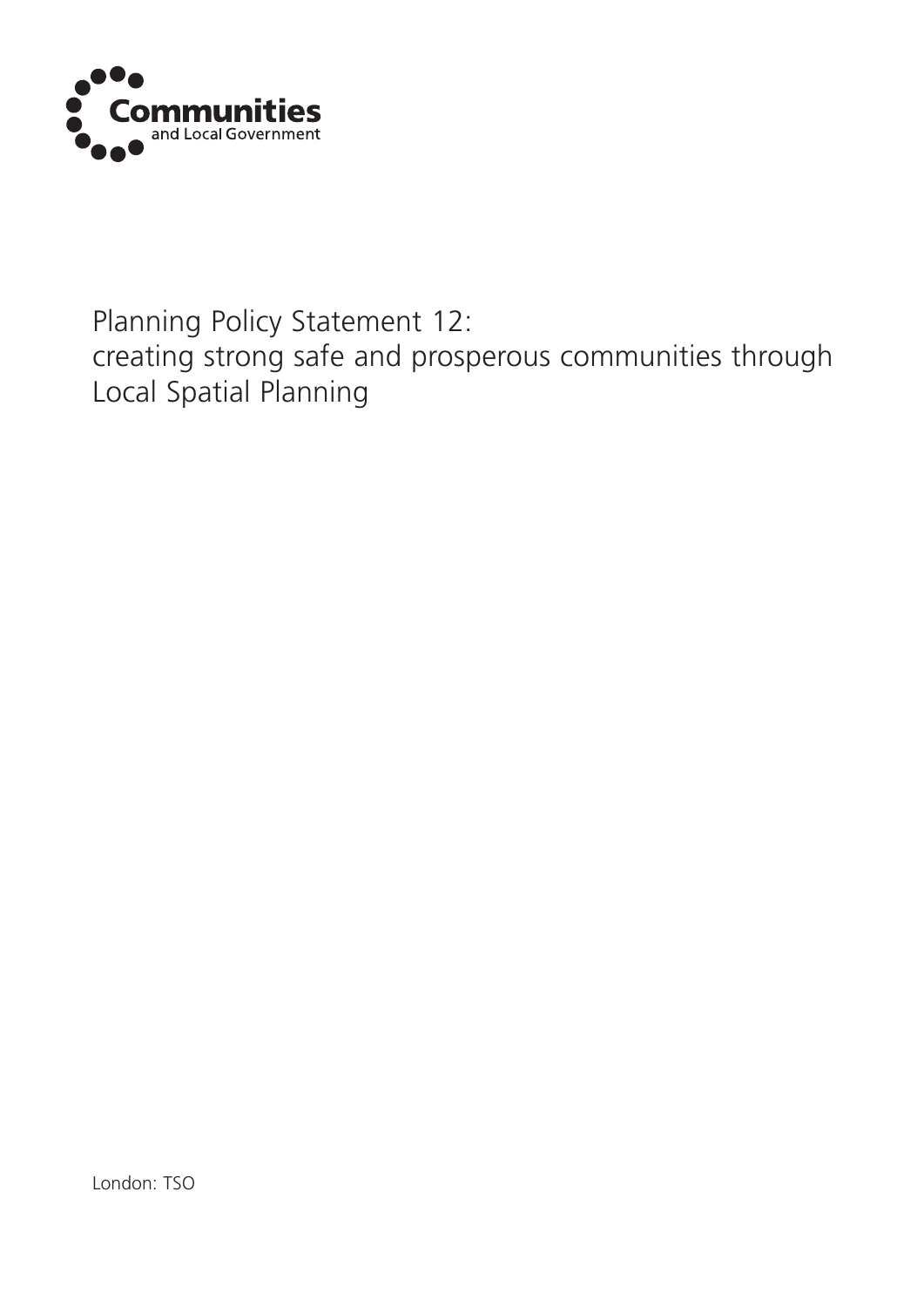

Published by TSO (The Stationery Office) and available from:

**Online www.tsoshop.co.uk**

#### **Mail, Telephone Fax & E-Mail**

TSO PO Box 29, Norwich, NR3 1GN Telephone orders/General enquiries 0870 600 5522 Order through the Parliamentary Hotline Lo-Call 0845 7 023474 Fax orders: 0870 600 5533 E-mail: customer.services@tso.co.uk Textphone: 0870 240 3701

#### **TSO Shops**

16 Arthur Street, Belfast BT1 4GD 028 9023 8451 Fax 028 9023 5401 71 Lothian Road, Edinburgh EH3 9AZ 0870 606 5566 Fax 0870 606 5588

**TSO@Blackwell and other Accredited Agents**

© Crown Copyright 2008

Copyright in the typographical arrangement and design rests with the Crown.

Published for the Department for Communities and Local Government, under licence from the Controller of Her Majesty's Stationery Office.

The text in this document (excluding the Royal Arms and other departmental or agency logos) may be reproduced free of charge in any format or medium providing it is reproduced accurately and not used in a misleading context. The material must be acknowledged as Crown copyright and the title of the document specified.

Where we have identified any third party copyright material you will need to obtain permission from the copyright holders concerned.

For any other use of this material please write to: Office of Public Sector Information, Information Policy Team, Kew, Richmond, Surrey TW9 4DU or e-mail: licensing@opsi.gov.uk

ISBN: 978 0 11 753996 9

Printed in the United Kingdom for the Stationery Office

Cover Photo: Planning Aid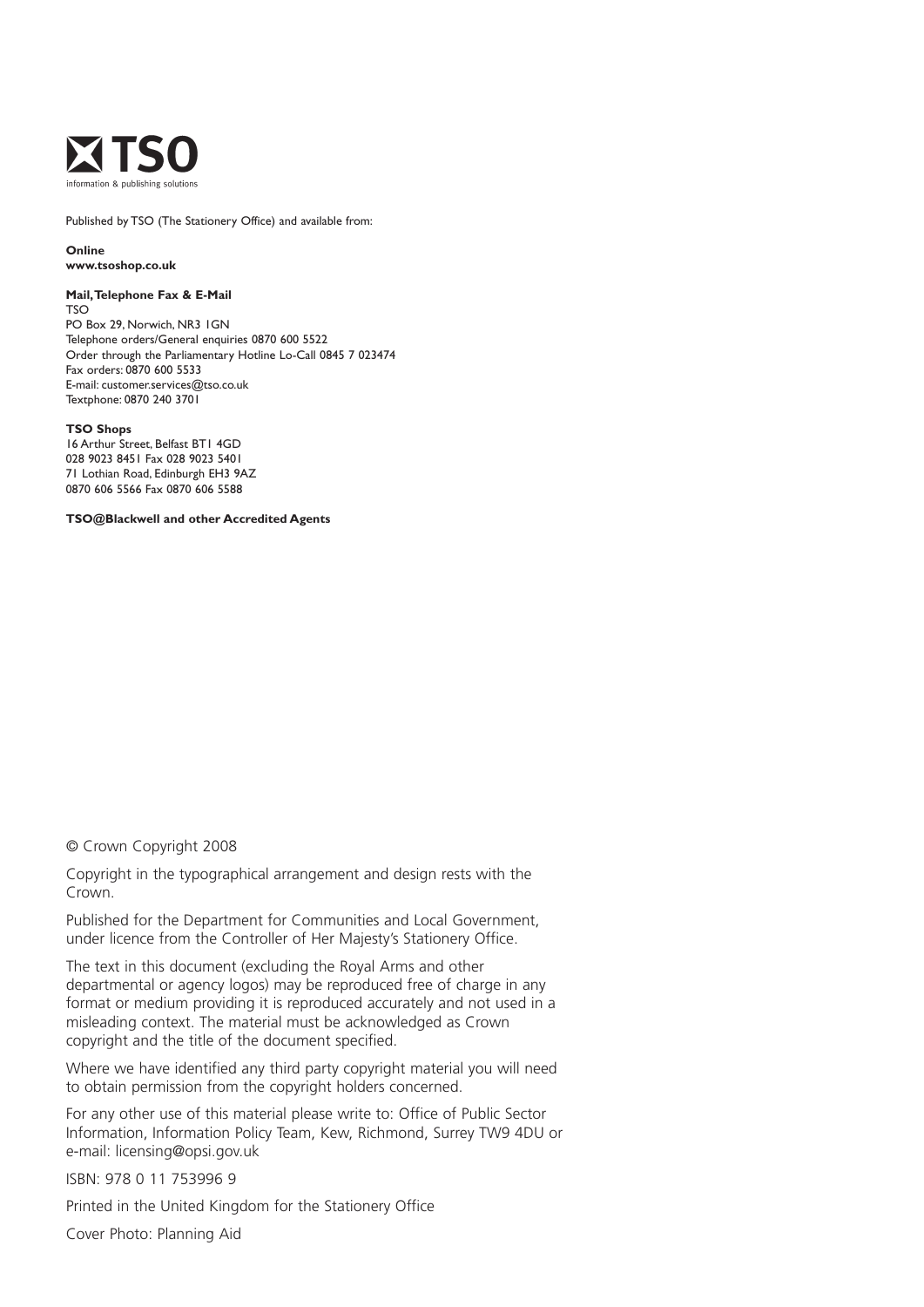### Foreword

Planning Policy Statements set out the government's policies on different aspects of spatial planning in England. This *Planning Policy Statement (PPS)* sets out government policy on local development frameworks. It, along with the *Plan-making Manual* accompanying this PPS, replaces PPS12 *Local Development Frameworks* and the companion guide *Creating*  LDFs (2004). This PPS and the *Plan-Making Manual<sup>1</sup>* reflect the lessons learned from the first three years of operation of the new planning system in England brought in by the Planning and Compulsory Purchase Act 2004.

The PPS explains what local spatial planning is, and how it benefits communities. It also sets out what the key ingredients of local spatial plans are and the key government policies on how they should be prepared. It should be taken into account by local planning authorities in preparing development plan documents and other local development documents.

www.pas.gov.uk/planmakingmanual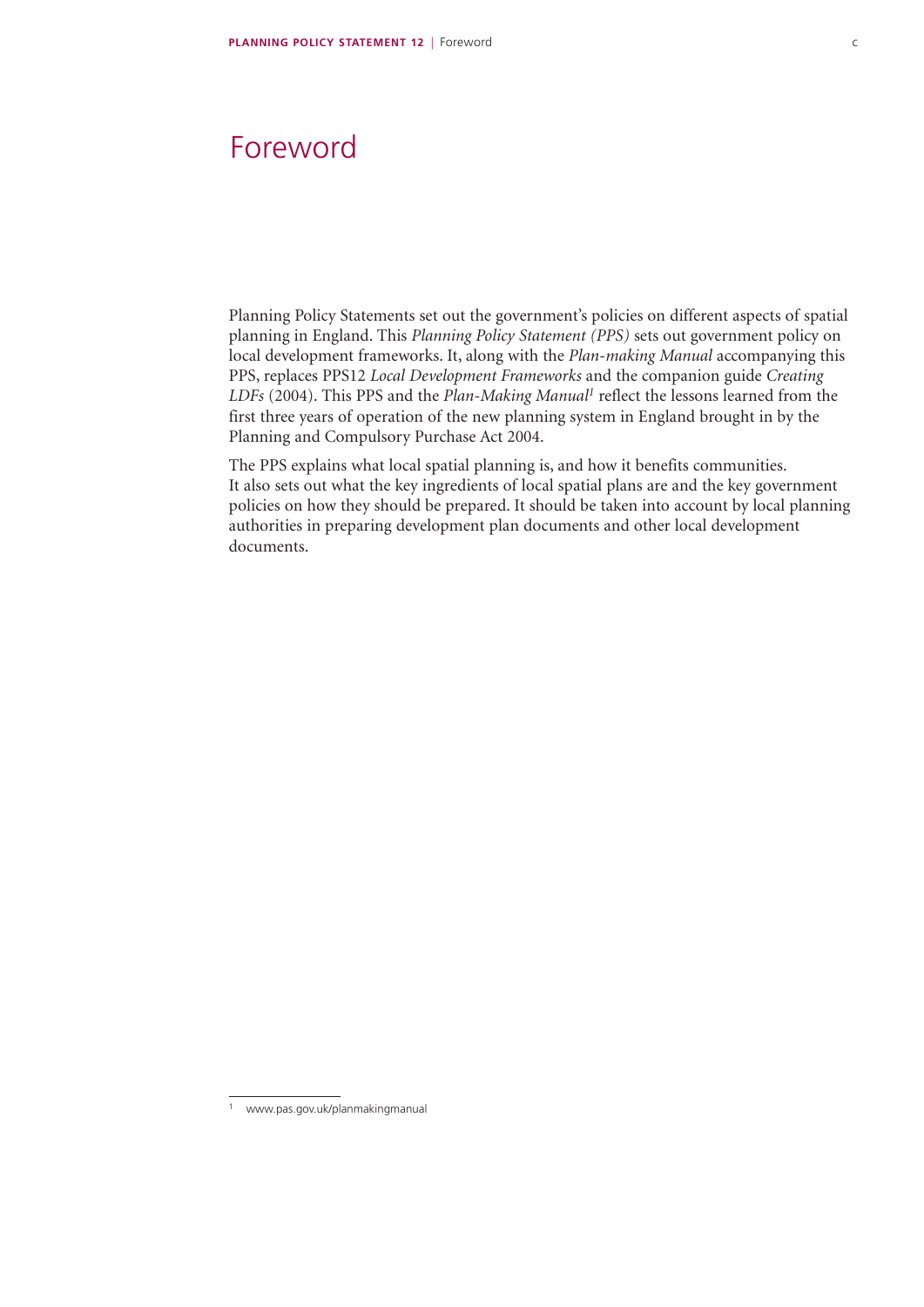# **Contents**

|  | 1. Introduction: the Changing Local Government Context                                       | $\overline{2}$ |
|--|----------------------------------------------------------------------------------------------|----------------|
|  | 2. The importance of Spatial Planning in creating strong, safe and<br>prosperous communities | $\overline{4}$ |
|  | Nature of Local Spatial Planning                                                             | $\overline{4}$ |
|  | Advantages of Spatial Planning to Councils and LSPs                                          | $\overline{4}$ |
|  | 3. Local Development Frameworks in Context                                                   | 6              |
|  | 4. The Core Strategy                                                                         | 7              |
|  | Nature of Core Strategies                                                                    | 7              |
|  | Preparation of Core Strategies                                                               | 11             |
|  | <b>Quality Assurance</b>                                                                     | 19             |
|  | Timely Progress with Core Strategies                                                         | 20             |
|  | 5. Other Development Plan Documents                                                          | 23             |
|  | 6. Supplementary Planning Documents                                                          | 26             |
|  | 7. Intervention by the Secretary of State                                                    | 27             |
|  | 8. Adopted Proposals Map                                                                     | 28             |
|  | 9. Extension of Saved Policies                                                               | 29             |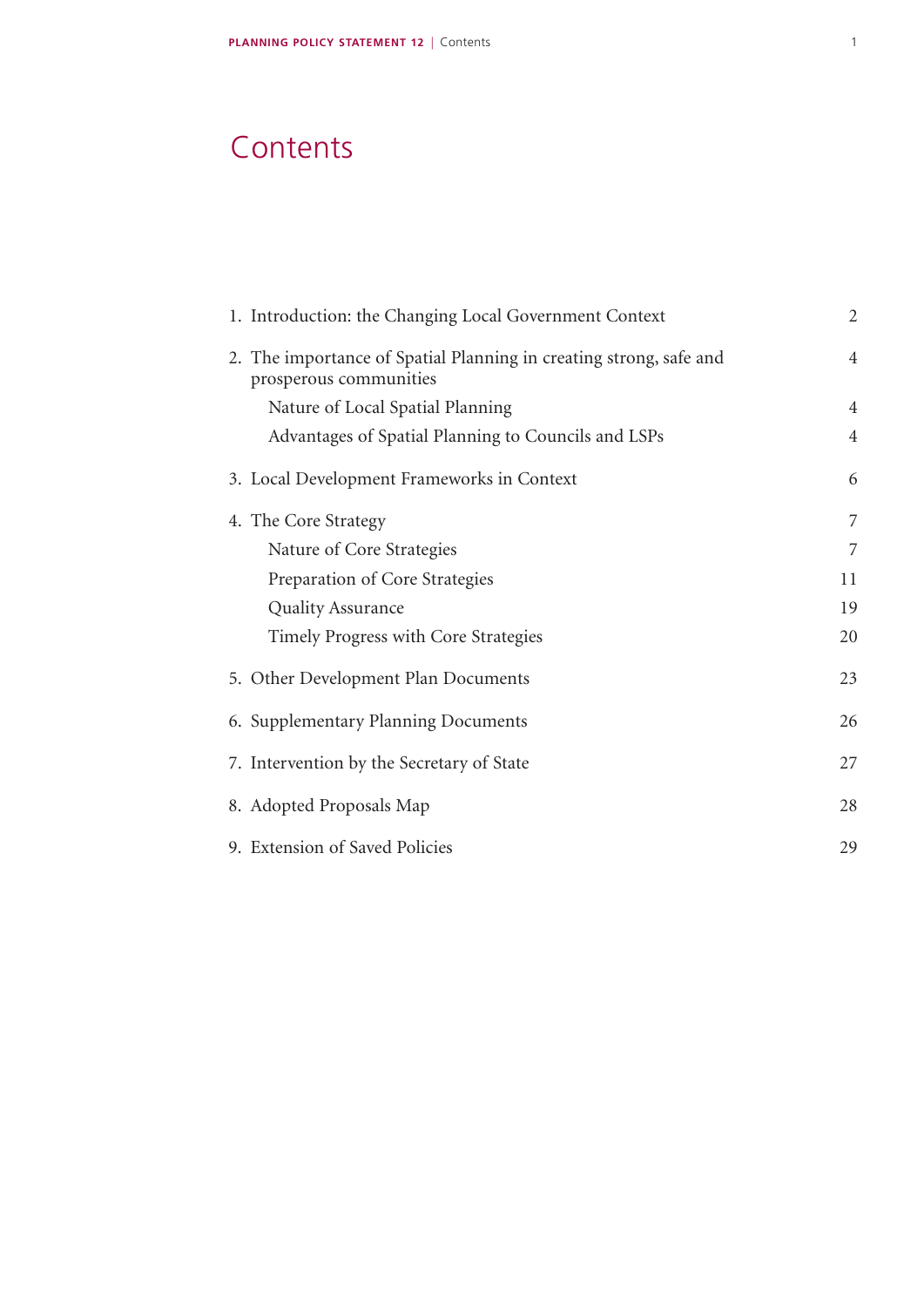# 1. Introduction: The Changing Local Government Context

- 1.1 Local authorities have a key role in leading their communities, creating prosperity in our villages, towns and cities, and fostering local identity and civic pride. Communities need civic leadership to help bring together the local public, voluntary and community sectors together with private enterprise in order to create a vision of how to respond to and address a locality's problems, needs and ambitions and build a strategy to deliver the vision in a coordinated way. This is what the Government means when it refers to local authorities as "place shapers". Local authorities have been doing this for over 100 years. However, whereas at one time they would solve problems and provide services themselves, today they are much more likely to discharge their place shaping role through partnership – with the public, private and voluntary sectors within their areas and with neighbouring authorities – and with the direct input of their local communities.
- 1.2 The local authority is required to produce a Sustainable Community Strategy  $(SCS)^2$ following consultation with their local communities and key local partners through the Local Strategic Partnership (LSP). The Sustainable Community Strategy sets out the strategic vision for a place and is linked into overarching regional strategies. It provides the vehicle for considering and deciding how to address difficult crosscutting issues such as the economic future of an area, social exclusion and climate change. Building these factors into the community's vision in an integrated way is at the heart of creating sustainable development at the local level.

#### **Local Strategic Partnerships**

Local Strategic Partnerships are not statutory bodies, but they bring together the public, private and third sectors to coordinate the contribution that each can make to improving localities. There are currently over 360 LSPs in England and over the past few years the government has made important changes to strengthen their ability to act collectively and collaboratively. The government published new draft statutory guidance on LSPs for consultation in November 2007.

1.3 A Local Area Agreement (LAA) is normally a three year agreement, based on the SCS vision, that sets out improvement targets for the priorities of a local area. The agreement is made between Central Government, represented by the Government Office (GO), and local authorities and their partners on the LSP. Local authorities and their public sector partners are now under a duty to co-operate to agree LAA targets and to have regard to them in exercising their day-to-day functions. The LAA is a key delivery mechanism for the SCS.

<sup>2</sup> The Sustainable Communities Act 2007 formally changed the name of community strategies into Sustainable Community **Strategies**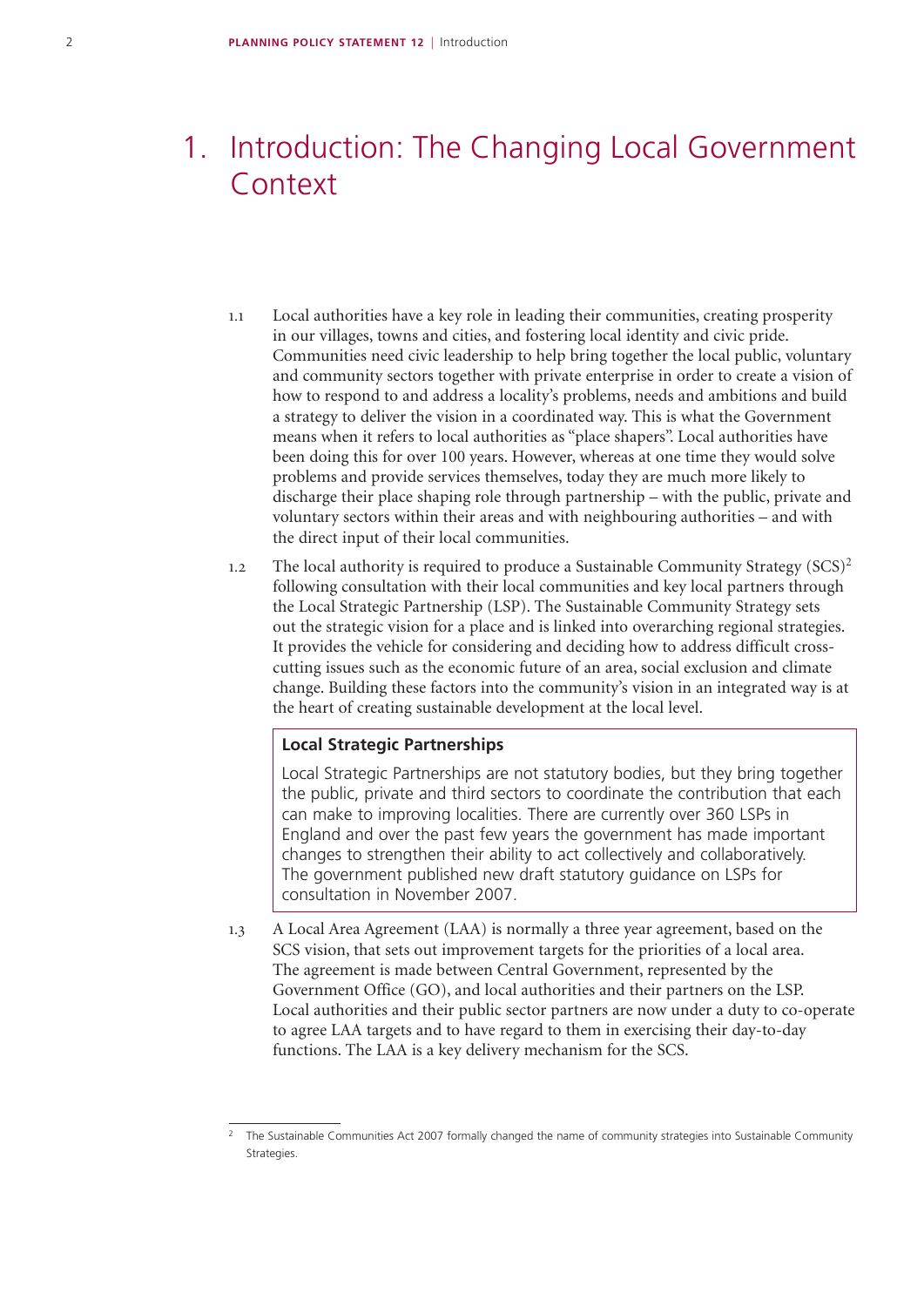- 1.4 The Local Development Framework is the collection of *local development documents* produced by the local planning authority which collectively delivers the spatial planning strategy for its area. The Core Strategy is the key plan within the Local Development Framework.
- 1.5 The planning system has been substantially reformed to embed community responsive policy-making at its heart and to make contributing to the achievement of *sustainable development* a statutory objective. The new *spatial planning* system exists to deliver positive social, economic and environmental outcomes, and requires planners to collaborate actively with the wide range of stakeholders and agencies that help to shape local areas and deliver local services.
- 1.6 The new planning system therefore both offers, and requires, the development of a stronger leadership role for local authorities and elected members, built on collaboration through LSPs and accountable delivery through LAAs. The government intends that spatial planning objectives for local areas, as set out in the LDF, should be aligned not only with national and regional plans, but also with the shared local priorities set out in Sustainable Community Strategies where these are consistent with national and regional policy. To achieve this, the Local Government White Paper strongly encourages local authorities to ensure that:
	- their SCS takes full account of spatial, economic, social and environmental issues;
	- key spatial planning objectives for the area as set out in the LDF Core Strategy are in harmony with SCS priorities; and
	- the LAA, as the delivery agreement with central government, is based on the priorities of the SCS and supported by local planning policy to deliver the outcomes agreed.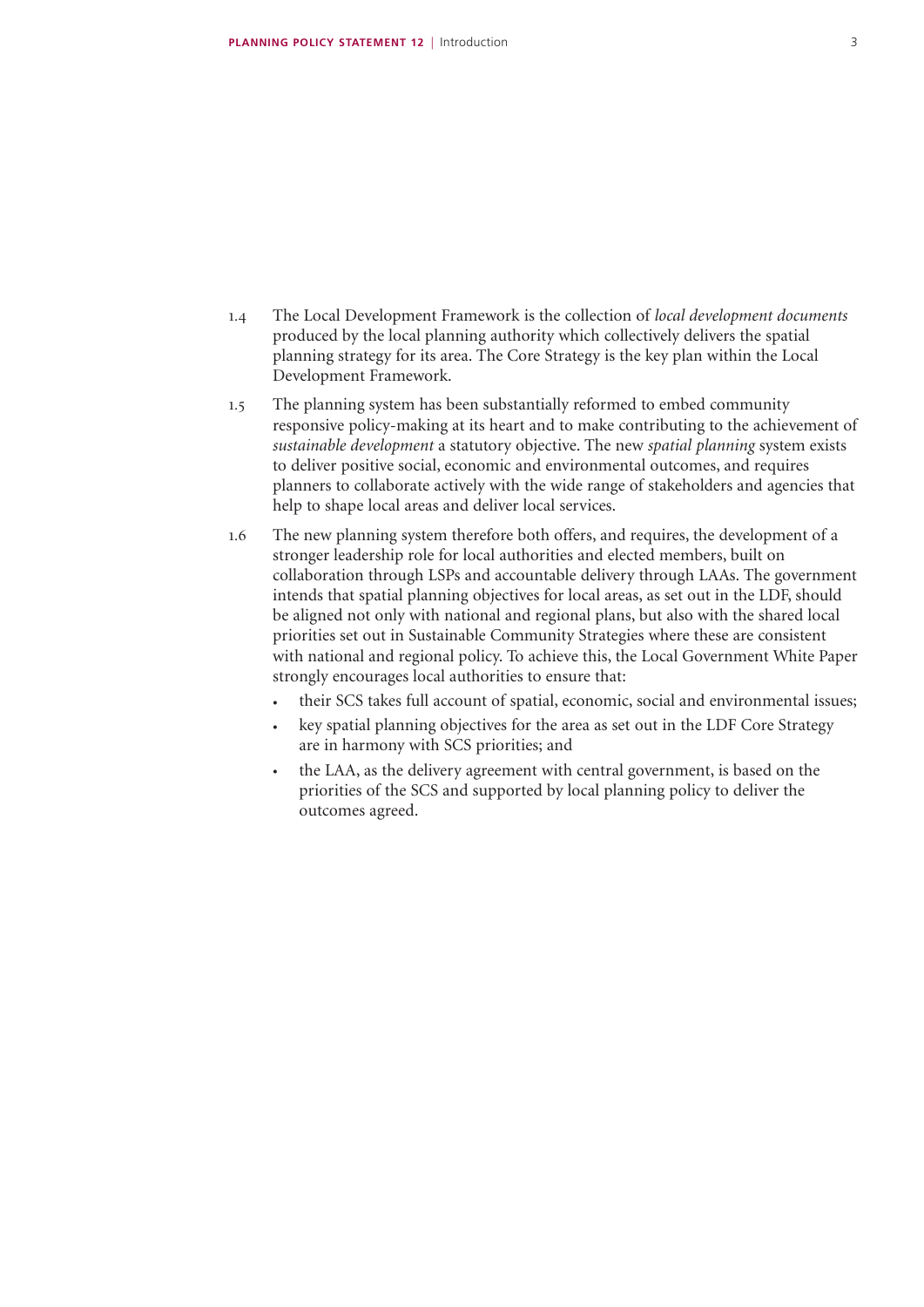# 2. The importance of Spatial Planning in creating strong safe and prosperous communities

### **NATURE OF LOCAL SPATIAL PLANNING**

- 2.1 Spatial planning is a process of place shaping and delivery. It aims to:
	- produce a vision for the future of places that responds to the local challenges and opportunities, and is based on evidence, a sense of local distinctiveness and community derived objectives, within the overall framework of national policy and regional strategies;
	- translate this vision into a set of priorities, programmes, policies, and land allocations together with the public sector resources to deliver them;
	- create a framework for private investment and regeneration that promotes economic, environmental and social well being for the area;
	- coordinate and deliver the public sector components of this vision with other agencies and processes [eg LAAs];
	- create a positive framework for action on climate change; and
	- contribute to the achievement of Sustainable Development.

### **ADVANTAGES OF SPATIAL PLANNING TO COUNCILS AND LSPs**

- 2.2 Spatial planning underpins the wider corporate strategy of the council and LSP in that it:
	- brings together a very wide range of different services, since most require land to operate, so it can help to support the **co-ordination of services;**
	- ensures that strategies can be based on the **community's views** and obtain community buy-in;
	- ensures that other strategies can be fully cognisant of and play their part in respect of issues such as **flooding, waste management** and **transport;**
	- can assist in providing the evidence base for, and monitoring of, other strategies; and
	- is a major means of engaging with the private sector.
- 2.3 Spatial planning plays a central role in the overall task of place shaping and in the delivery of land, uses and associated activities.
- 2.4 In relation to housing, it:
	- ensures that the necessary **land** is available at the right time and in the right place to deliver the new housing required;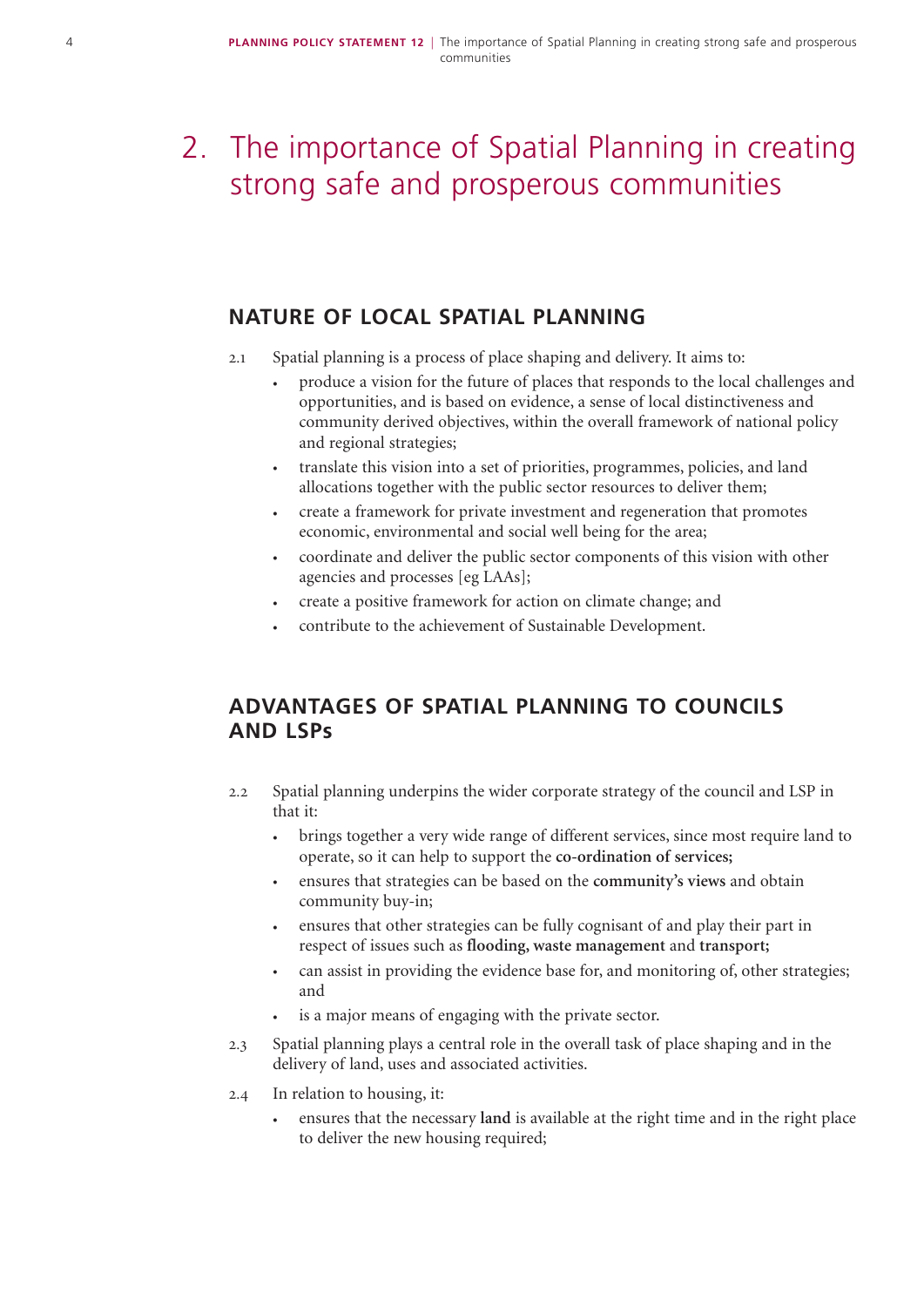- orchestrates the necessary social, physical and green<sup>3</sup> infrastructure to ensure sustainable communities are delivered; and
- provides the basis for the private sector facilitating of **affordable housing**.
- 2.5 Spatial planning is also critical in relation to economic growth and regeneration by:
	- providing a flexible supply of **land for business** and identifying suitable locations;
	- ensuring business is drawn to the area by providing an attractive **environment** and a sufficient **workforce** well housed and able to access employment opportunities easily and sustainably;
	- **bringing in private funds** through incentivising, promoting and coordinating investment by the private sector;
	- providing a robust basis for making **bids for public funds** and for **assembling land** for projects; and
	- providing a robust basis for assessing the need for, and providing **supporting infrastructure** and natural resources for economic development.
- 2.6 Spatial planning provides a means of safeguarding the area's **environmental assets**, both for their intrinsic value and for their contribution to social and economic well being by:
	- protection and enhancing designated sites, landscapes, habitats and protected species; and
	- creating a positive framework for environmental enhancement more generally.
- 2.7 In relation to land and buildings it:
	- helps **review the use of land and buildings** as public services may be combined on multi-use sites and new operational requirements lead to the release of land;
	- **co-ordinates the identification and release of land** for the provision of the services such as health facilities which form a crucial part of a local authority's strategic role; and
	- provides the justification for the **compulsory acquisition of land**, where necessary, to allow regeneration schemes to progress.

<sup>3</sup> "Green infrastructure" is a network of multi-functional green space, both new and existing, both rural and urban, which supports the natural and ecological processes and is integral to the health and quality of life of sustainable communities.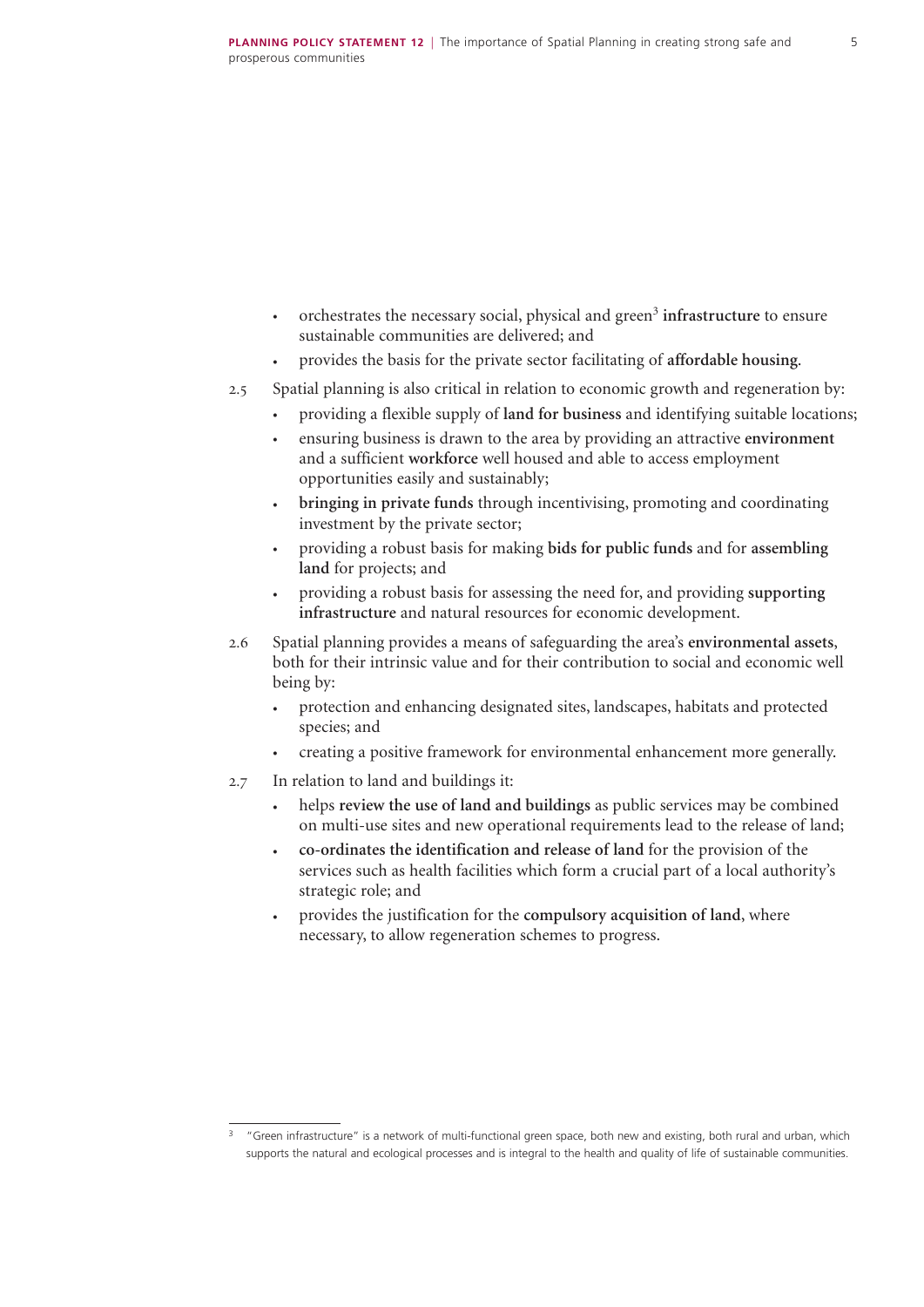### 3. Local Development Frameworks in context

3.1 The development plan is made up of the Regional Spatial Strategy (RSS) which covers the whole region, and is produced in draft by the Regional Assembly<sup>4</sup>, and Development Plan Documents (DPD) produced by local planning authorities within the *local development framework*. The Core Strategy is the principal DPD. (In London the Mayor produces the Spatial Development Strategy (SDS) – "the London Plan". All references to RSS in this PPS should be taken to include the SDS and all references to regional planning bodies should be taken to include the Mayor.) Minerals and waste planning is undertaken by counties in two-tier areas, to which policies in this PPS also apply.

#### **Regional Spatial Strategies**

The RSS provides the overall spatial vision for the entire region, identifying the broad locations for growth, often by identification of sub-regions, and major infrastructure requirements, together with the housing numbers to be provided for in LDDs. The RSS is a product of effective engagement with local authorities and others. Therefore it provides the regional framework against which local participation in creating Sustainable Community Strategies and Core Strategies takes place.

The SubNational Review was published in July 2007 and proposed a move to a single regional strategy led by the regional development agency. Any subsequent change to regional arrangements would need to be reflected in a revised version of this PPS.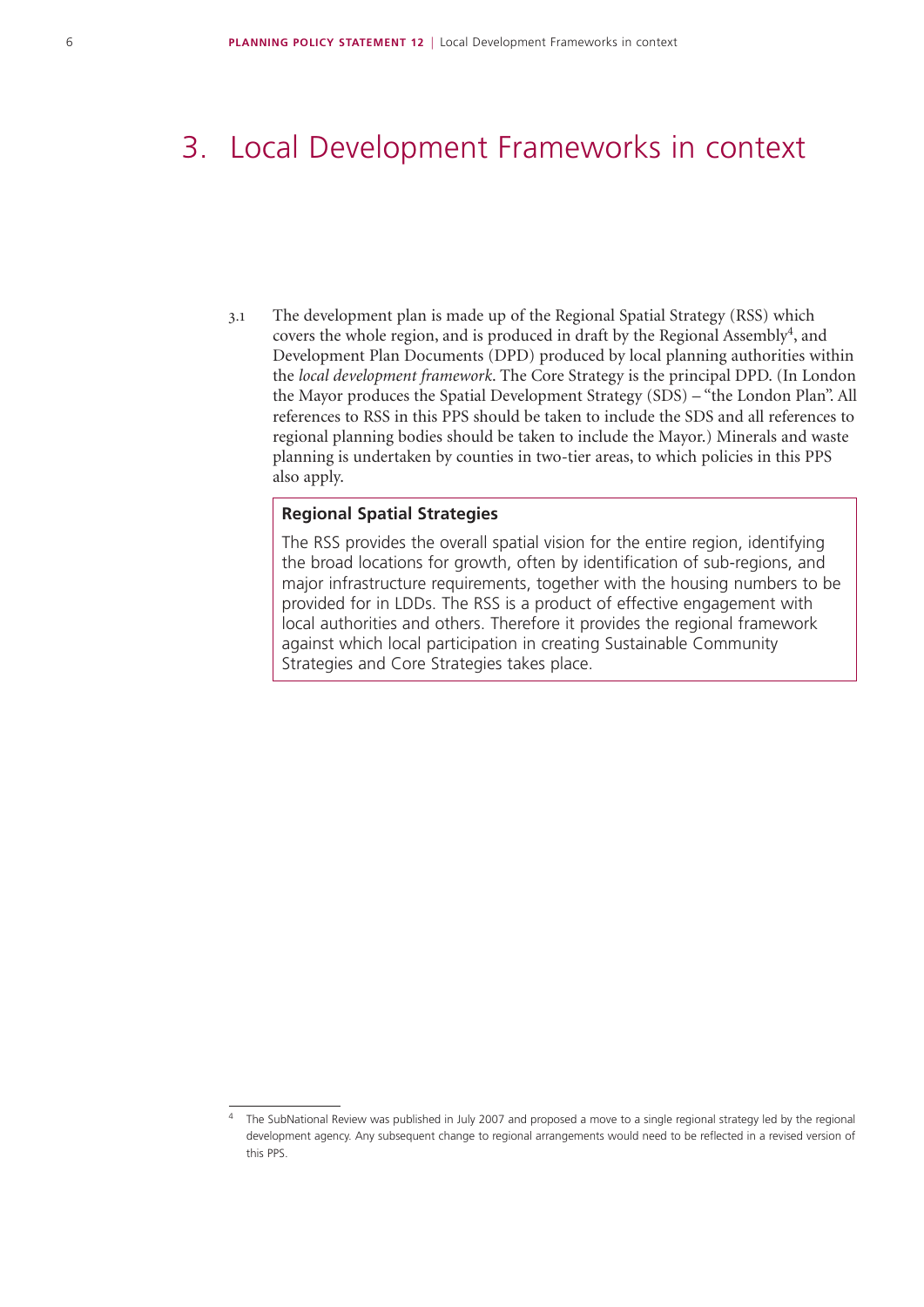## 4. The core strategy

### **NATURE OF CORE STRATEGIES**

- 4.1 **Every local planning authority should produce a core strategy which includes:**
	- **(1) an overall vision which sets out how the area and the places within it should develop;**
	- **(2) strategic objectives for the area focussing on the key issues to be addressed;**
	- **(3) a delivery strategy for achieving these objectives. This should set out how much development is intended to happen where, when, and by what means it will be delivered. Locations for strategic development should be indicated on a key diagram; and**
	- **(4) clear arrangements for managing and monitoring the delivery of the strategy.**
- 4.2 The vision should be informed by an analysis of the characteristics of the area and its constituent parts and the key issues and challenges facing them. The vision should be in general conformity with the RSS and it should closely relate to any Sustainable Community Strategy for the area.
- 4.3 The strategic objectives form the link between the high level vision and the detailed strategy. They should expand the vision into the key specific issues for the area which need to be addressed, and how that will be achieved within the timescale of the core strategy.
- 4.4 The delivery strategy is central. It needs to show how the objectives will be delivered, whether through actions taken by the council as planning authority, such as determining planning applications, or through actions taken by other parts of the Council or other bodies. Particular attention should be given to the coordination of these different actions so that they pull together towards achieving the objectives and delivering the vision. The strategy needs to set out as far as practicable when, where and by whom these actions will take place. It needs to demonstrate that the agencies/ partners necessary for its delivery have been involved in its preparation, and the resources required have been given due consideration and have a realistic prospect of being provided in the life of the strategy. If this is not the case, the strategy will be undeliverable.
- 4.5 It is essential that the core strategy makes clear spatial choices about where developments should go in broad terms. This strong direction will mean that the work involved in the preparation of any subsequent DPDs in reduced. It also means that decisions on planning applications can be given a clear steer immediately.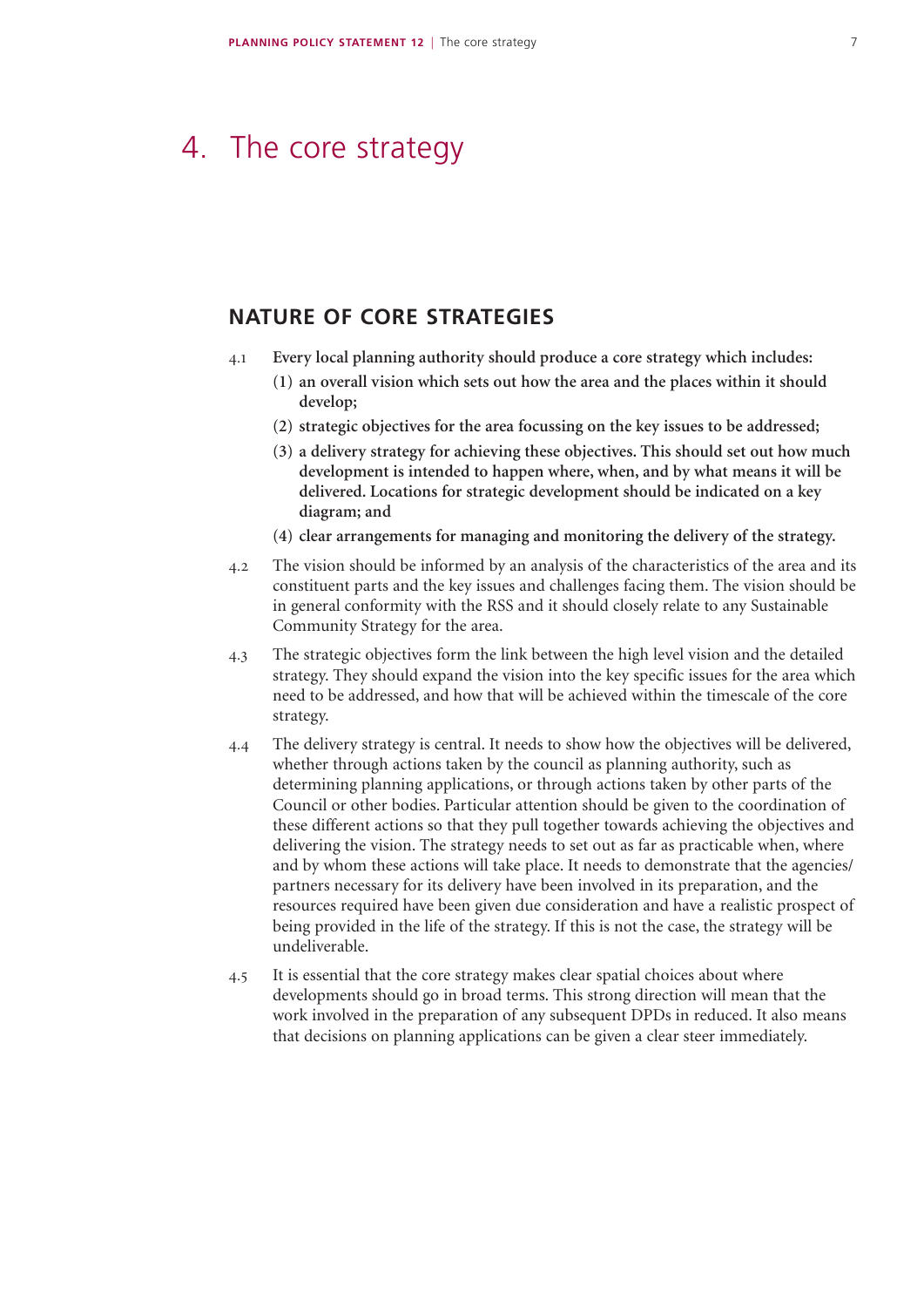#### **Strategic Sites**

- 4.6 **Core strategies may allocate strategic sites for development. These should be those sites considered central to achievement of the strategy. Progress on the core strategy should not be held up by inclusion of non strategic sites.**
- 4.7 The core strategy looks to the long term. It may be beneficial to delivery of its objectives for details of key sites to be included in it, where these sites are central to the achievement of the strategy and where investment requires a long lead-in. But in general the core strategy will not include site specific detail which can date quickly. Where core strategies allocate strategic sites, they must include a submission proposals map. It may be preferable for the site area to be delineated in outline rather than detailed terms, with site specific criteria set out to allow more precise definition through masterplanning using an area action plan (if required) or through a supplementary planning document (SPD). If it is necessary to allocate land which has not already been allocated in the core strategy, a DPD rather than SPD must be used.

#### **Infrastructure**

- 4.8 **The core strategy should be supported by evidence of what physical, social and green infrastructure is needed to enable the amount of development proposed for the area, taking account of its type and distribution. This evidence should cover who will provide the infrastructure and when it will be provided. The core strategy should draw on and in parallel influence any strategies and investment plans of the local authority and other organisations.**
- 4.9 Good infrastructure planning considers the infrastructure required to support development, costs, sources of funding, timescales for delivery and gaps in funding. This allows for the identified infrastructure to be prioritised in discussions with key local partners. This has been a major theme highlighted and considered via HM Treasury's CSR07 Policy Review on Supporting Housing Growth. The infrastructure planning process should identify, as far as possible:
	- infrastructure needs and costs;
	- phasing of development;
	- funding sources; and
	- responsibilities for delivery.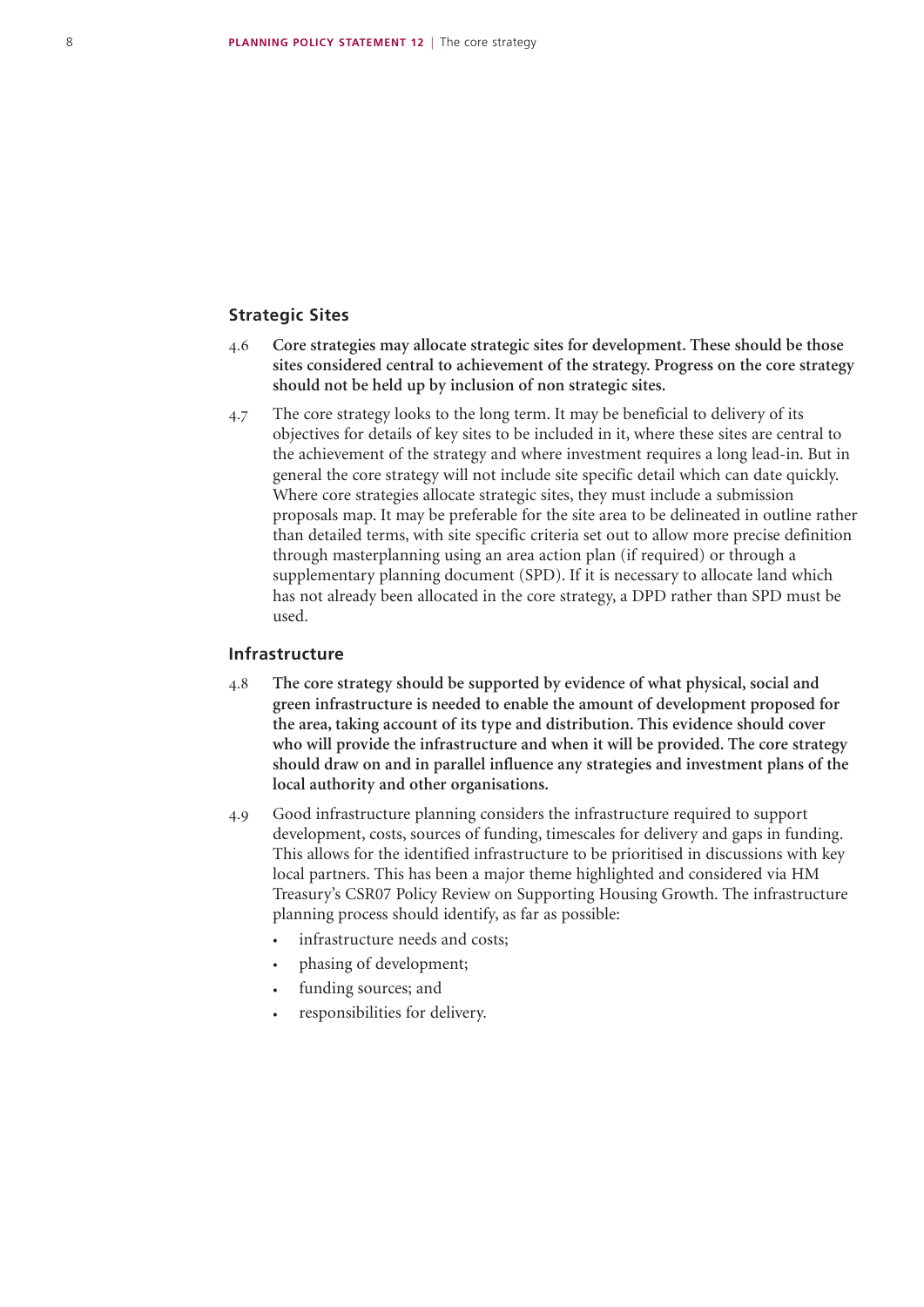- 4.10 The need for infrastructure to support housing growth and the associated need for an infrastructure delivery planning process has been highlighted further in the Government's recent Housing Green Paper. The outcome of the infrastructure planning process should inform the core strategy and should be part of a robust evidence base. It will greatly assist the overall planning process for all participants if the agencies responsible for infrastructure delivery and the local authority producing the core strategy were to align their planning processes. Local authorities should undertake timely, effective and conclusive discussion with key infrastructure providers when preparing a core strategy. Key infrastructure stakeholders are encouraged to engage in such discussions and to reflect the core strategy within their own future planning. However the Government recognises that the budgeting processes of different agencies may mean that less information may be available when the core strategy is being prepared than would be ideal. It is important therefore that the core strategy makes proper provision for such uncertainty and does not place undue reliance on critical elements of infrastructure whose funding is unknown. The test should be whether there is a reasonable prospect of provision. Contingency planning – showing how the objectives will be achieved under different scenarios – may be necessary in circumstances where provision is uncertain.
- 4.11 Infrastructure planning for the core strategy should also include the specific infrastructure requirements of any strategic sites which are allocated in it.
- 4.12 The Government has made provision for a Community Infrastructure Levy (CIL) in the Planning Bill introduced to Parliament in November 2007. Local authorities will be empowered to charge CIL on new developments to help finance the infrastructure needed to support growth. The CIL powers are expected to come into effect by spring 2009 (subject to the Parliamentary timetable). In the meantime local authorities should continue to advance their infrastructure planning in order to ensure that there is clear evidence about planned infrastructure, its cost, timing and other likely sources of funding to underpin their development strategies. This would also serve as a basis for establishing policies for charging CIL on developments in their areas.

#### **Period of operation**

4.13 **The time horizon of the core strategy should be at least 15 years from the date of adoption.**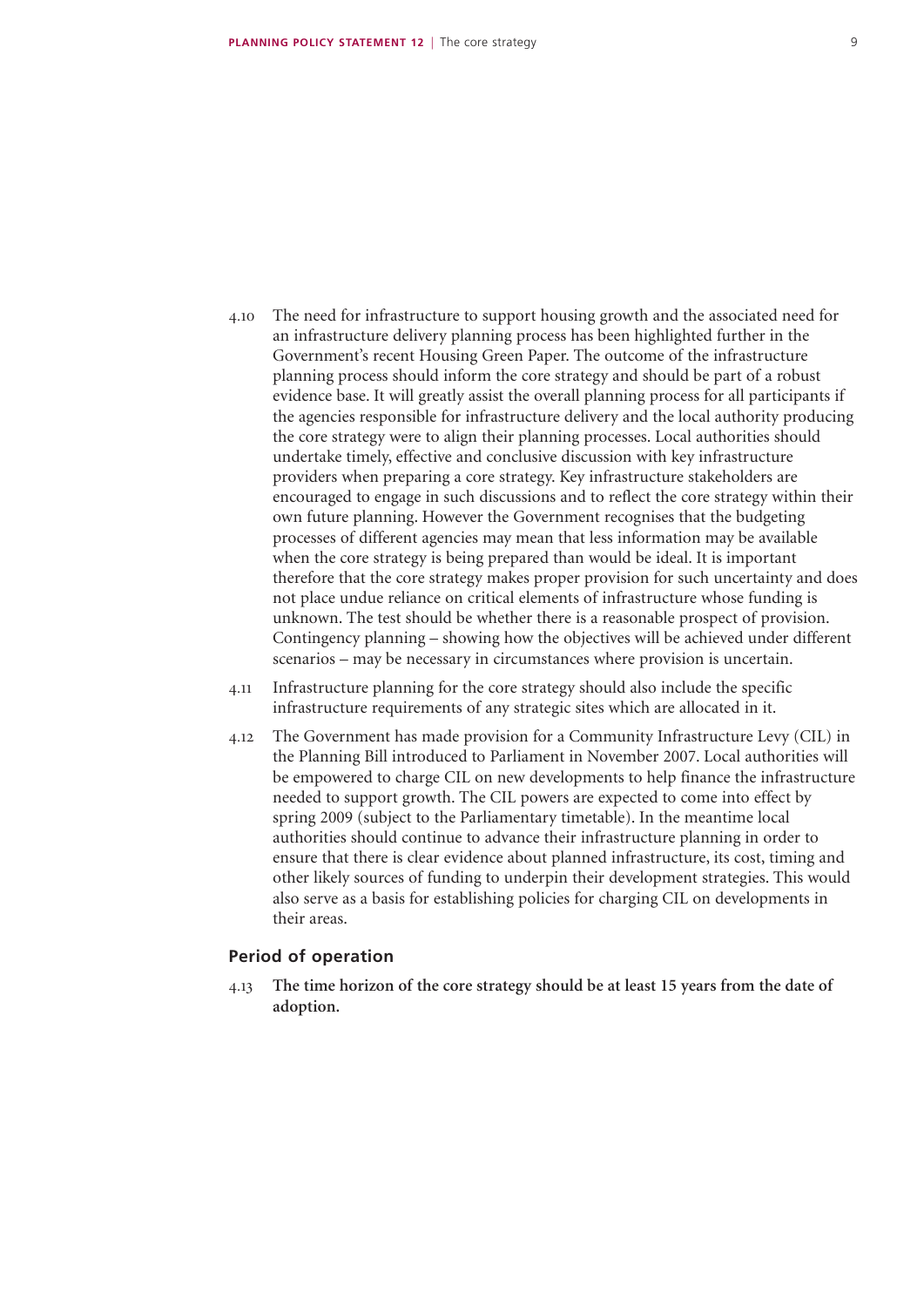- 4.14 Core strategies represent a considerable body of work and are intended to endure and give a degree of certainty to communities and investors. In particular they give a guide to where long term investment in infrastructure should be made. The need for frequent updating may be reduced by taking a long-term view and providing some flexibility. So for example, if a strategy has some room for manoeuvre, it should not need to be updated simply because there has been a change in the housing numbers in the regional spatial strategy.
- 4.15 This can be achieved by local authorities considering the implications of different levels of development taking place either within the core strategy period or alternatively beyond it.. Such an approach would help ensure that the preparation of core strategies is not delayed by the proposed partial reviews of RSSs which will be required to deliver the Government's proposed level of housebuilding by 2020. Strategies should consider the possibilities of development occurring more quickly than currently being planned for.

#### **Joint working**

- 4.16 **Local authorities should explore and exploit opportunities for joint working on core strategies.**
- 4.17 Many issues critical to spatial planning do not respect local planning authority boundaries. Housing markets and commuting catchments often cover larger areas, which makes planning an individual district in isolation a difficult task, even where the Regional Spatial Strategy gives a strong steer. Critical discussions on infrastructure capacity and planning may be more effectively and efficiently carried out over a larger area than a single local planning authority area . Joint working between local planning authorities can address these issues properly, and also make the best use of scarce skills and capacity in different authorities. The production of one core strategy instead of two or more may save resources. Joint working also resonates with approaches to sub-regional working as set out in the Sub-national review and supports the development and implementation of Multi Area Agreements.
- 4.18 Joint working on core strategies may take a variety of forms. In some places a single plan has been produced either through a formally constituted joint committee, or through concurrent adoption. In others joint working on evidence and overall policy direction is being used as the basis for the production of two or more separate plans to the same timetable.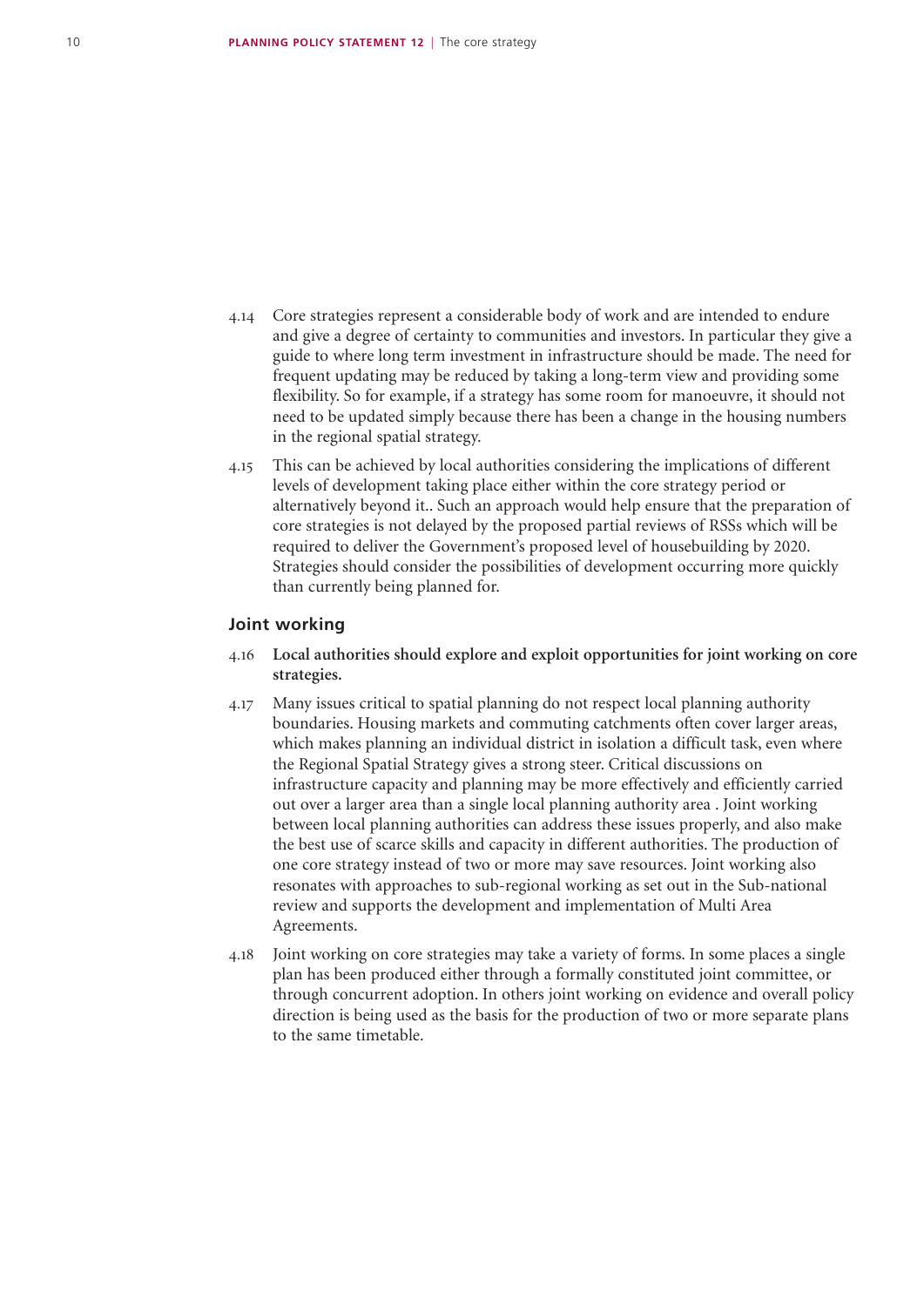### **PREPARATION OF CORE STRATEGIES**

#### **Participation**

4.19 The UK government has signed up to the UNECE *Convention on Access to Information, Public Participation in Decision-Making and Access to Justice in Environmental Matters* (the rhus Convention). Article 7 states:

"Each Party shall make appropriate practical and/or other provisions for the public to participate during the preparation of plans and programmes relating to the environment, within a transparent and fair framework, having provided the necessary information to the public."

- 4.20 **The production of core strategies should follow the Government's principles for community engagement in planning. Involvement should be:**
	- **appropriate** to the level of planning**;**
	- **from the outset** leading to a sense of ownership of local policy decisions**;**
	- **continuous** part of ongoing programme, not a one-off event, with clearly articulated opportunities for continuing involvement**;**
	- **transparent and accessible** using methods appropriate to the communities concerned**;** and
	- **planned** as an integral part of the process for making plans.
- 4.21 The council must produce a Statement of Community Involvement (SCI) which should follow these principles. The involvement of the public in preparing the core strategy must follow the approach set out in the SCI.

#### **Participation across sectors**

- 4.22 **The Council and the Local Strategic Partnership should take a strategic approach to community involvement.**
- 4.23 The Sustainable Community Strategy provides a key community input to the preparation of core strategies. The Council and the LSP should take a strategic approach to community involvement across the board. In preparing or revising its SCI, the Council is strongly encouraged to integrate community engagement on planning with other community engagement activities taking place across the Council's wider functions; and in the process to consider how its equality duties are being fulfilled. Communities will thereby know how they can expect to be involved in wider decision making and should remove duplication, combat consultation fatigue and make the most of opportunities to maximise the strengths of different skills and resources within the council and LSP. "Communities" include businesses as well as residents.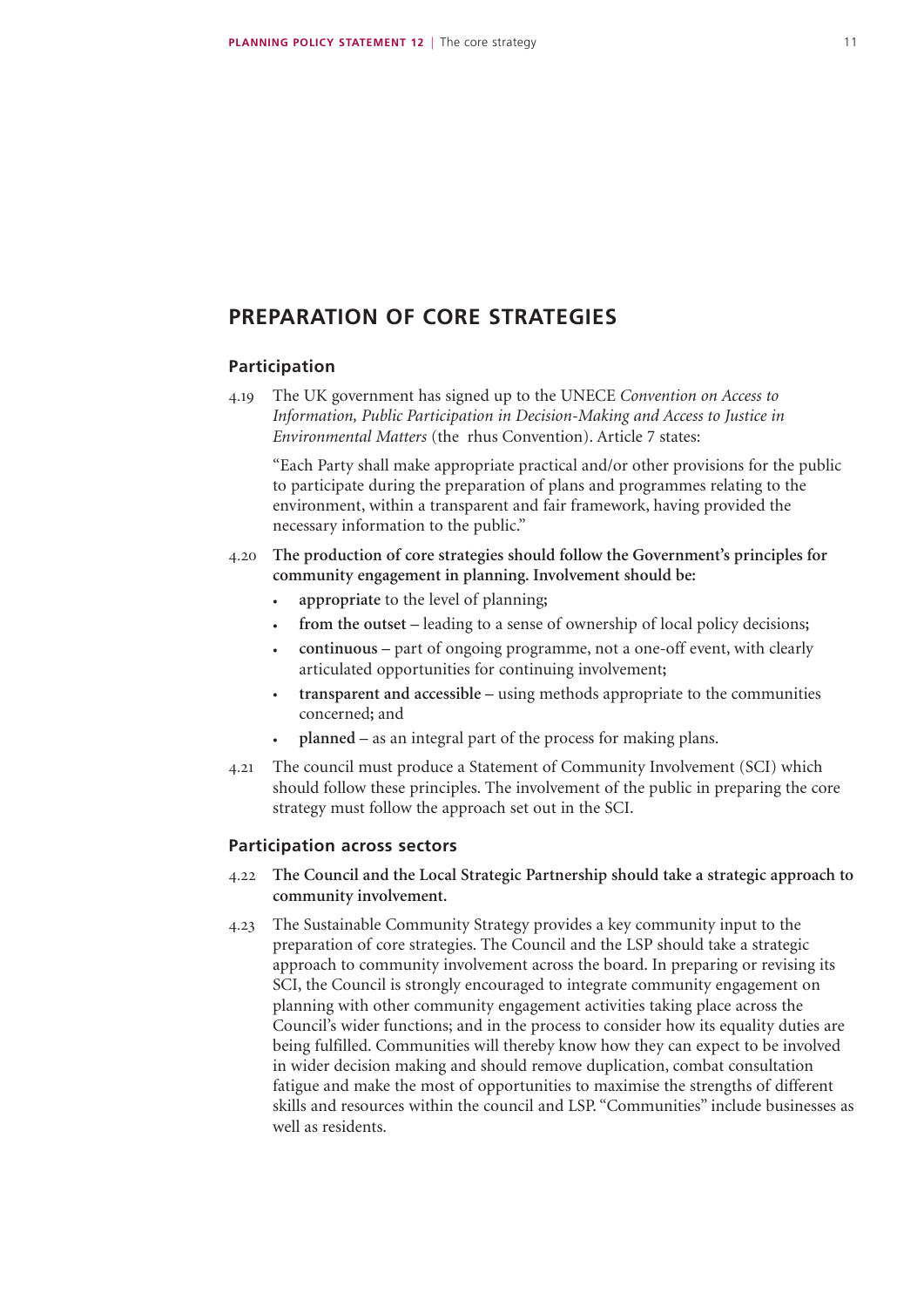#### **Participation during plan preparation**

- 4.25 **Consultation on the core strategy during the preparation phase of the plan should be proportionate to the scale of issues involved in the plan.**
- 4.26 If it is proposed to produce a new or revised core strategy for an area, for example, to respond to a major change in circumstances, such as receiving eco town or growth point status5, it will in the government's view be appropriate to involve the community in considering the options for the strategy before the final document is produced. A rather different level of consultation may be appropriate where some specific aspect of the core strategy is being revised such as the approach to the delivery of affordable housing.

#### **Statements of Community Involvement:**

An SCI should

- Explain clearly the process and methods for community involvement for different types of local development documents and for the different stages of plan preparation. This needs to include details of how the diverse sections of the community are engaged, in particular those groups which have been underrepresented in previous consultation exercises.
- Identify which umbrella organisations and community groups need be involved at different stages of the planning process, with special consideration given to those groups not normally involved.
- Explain the process and appropriate methods for effective community involvement in the determination of planning applications and where appropriate refer to Planning Performance Agreements.
- Include details of the LPAs approach to pre-application discussions.
- Include the LPAs approach to community involvement in planning obligations (S106 agreements).
- Include information on how the SCI will be monitored, evaluated and scrutinised at the local level.
- Include details of where community groups can get more information on the planning process, for example, from Planning Aid and other voluntary organisations.
- Identify how landowner and developer interests will be engaged.

<sup>5</sup> For Eco towns see www.communities.gov.uk/documents/housing/pdf/livinggreenfuture The New Growth Points initiative is designed to provide support to local communities who wish to persue large scale and sustainable growth, including new housing, through a partnership with Government http://www.communities.gov.uk/housing/housingsupply/growthareas/newgrowthpoints/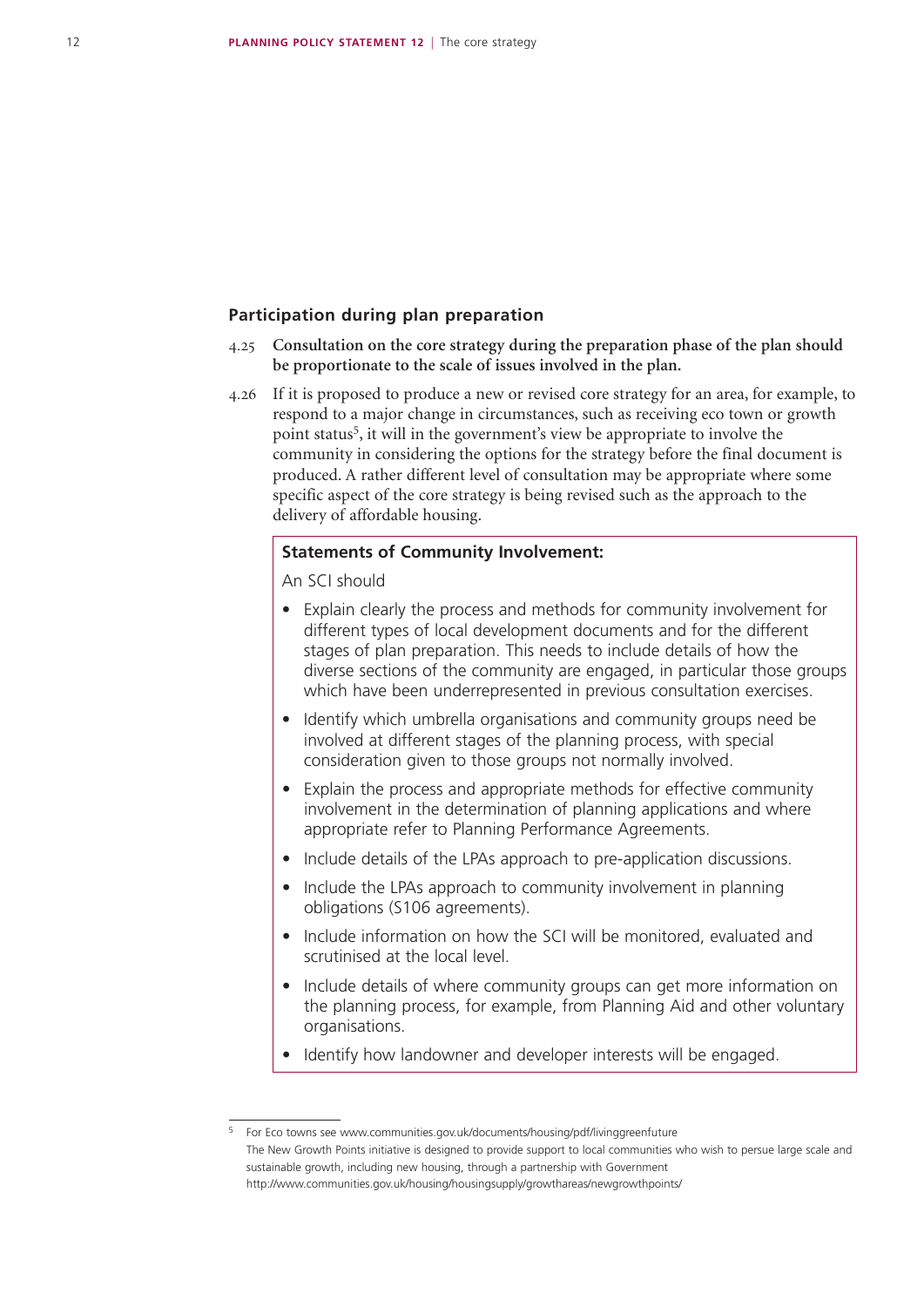#### **Engagement with Delivery Stakeholders**

4.27 **Local authorities should undertake timely, effective and conclusive discussion with key stakeholders on what option(s) for a core strategy are deliverable.**

**Key stakeholders should engage in timely and effective discussions with local planning authorities on the deliverability of options for core strategies.**

- 4.28 It is essential that stakeholders key to the plan's delivery are engaged early in the production of the core strategy. Early engagement with stakeholders may enable potential impediments to the plan to be identified and overcome. There is no point in proceeding with options for the core strategy which cannot be delivered as a result of failure to obtain the agreement of key delivery agencies. Stakeholders also need to be engaged earlier to avoid late and unexpected representations emerging at the end of the process which might render the plan unsound and lead to lengthy delays in the delivery of a robust planning framework for the area. Local authorities are strongly encouraged to seek out major landowners and developers and engage them fully in the generation and consideration of options. This should help ensure that the core strategy is deliverable.
- 4.29 The relevant delivery agencies include:

Regulatory agencies: The Environment Agency, English Heritage, Natural England.

Physical infrastructure delivery agencies: highways authority, Highways Agency, utilities companies, Network Rail, public transport providers, airport operators.

Social infrastructure delivery agencies: local authority education dept, social services, primary care trust, acute hospital trusts, strategic health authority, the Police, charities/NGOs.

Major landowners – including the local authority itself and government departments and agencies.

Housebuilders, the New Homes Agency and other developers.

Minerals and waste management industries.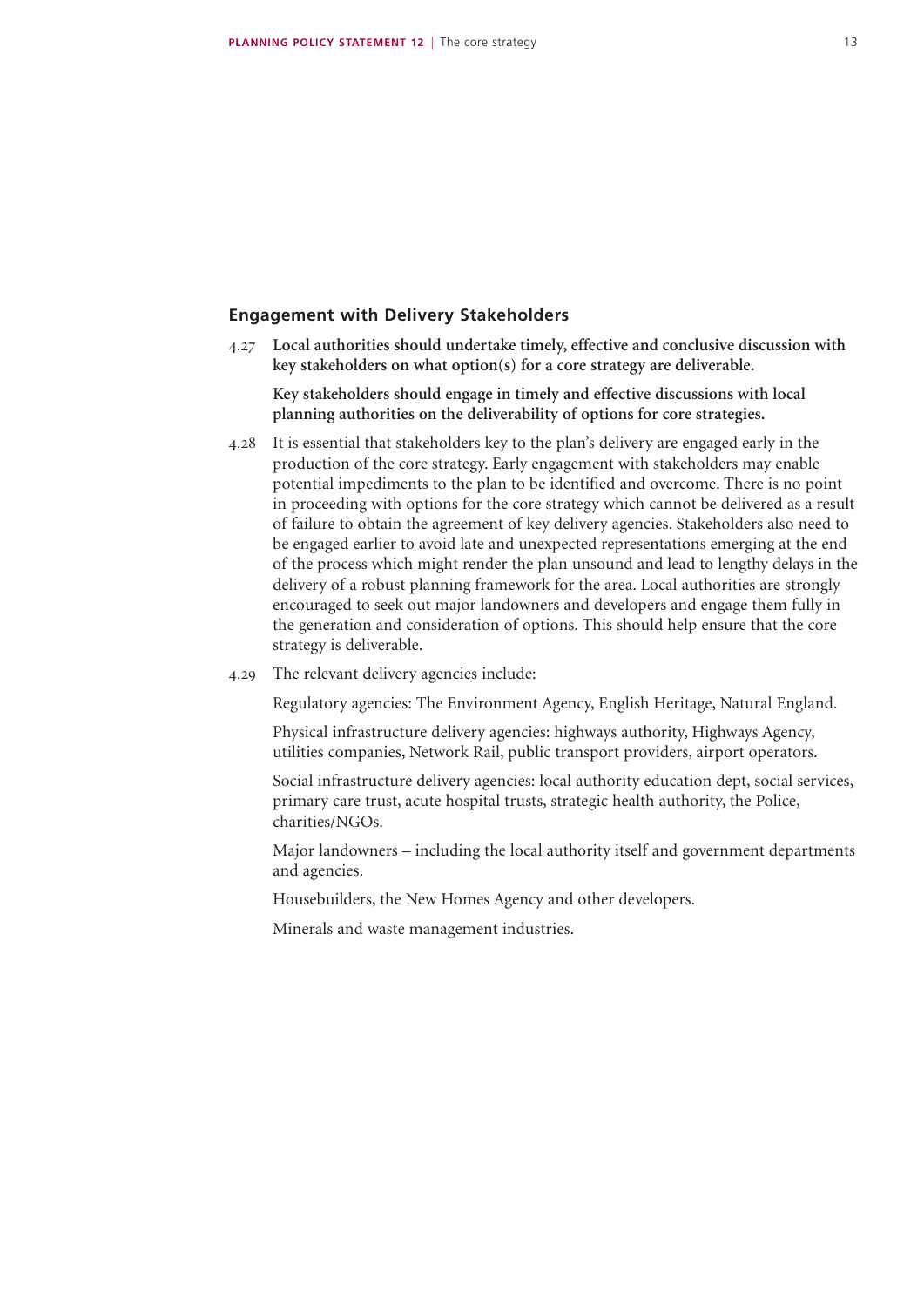#### **Contextual Issues: Nation and Region**

- 4.30 **The core strategy should not repeat or reformulate national or regional policy.**
- 4.31 **National planning policy** is set out in a series of *Planning Policy Statements<sup>6</sup>* . The statement on *General Principles* (annex to PPS1) indicates that "the courts have held that the Government's statements of planning policy are material considerations which must be taken into account, where relevant, in decisions on planning applications. These statements cannot make irrelevant any matter which is a material consideration in a particular case. But where such statements indicate the weight that should be given to relevant considerations, decision-makers must have proper regard to them. If they elect not to follow relevant statements of the Government's planning policy, they must give clear and convincing reasons." The **Regional Spatial Strategy** is part of the "development plan" for an area by virtue of Section 38(3) of the Planning and Compulsory Purchase Act 2004.
- 4.32 If it is the intention of the local planning authority simply to apply national and regional policy in its decision making it does not need to reiterate it in DPDs in order to do so; nor reformulate it by devising a similar kind of wording which achieves the same result. However there may be local reasons for having greater detail than national or regional policy provides for, local circumstances which suggest that a local interpretation of higher-level policy is appropriate, Authorities may include such approaches in their plans if they have **sound evidence** that it is justified **by local circumstances**.
- 4.33 In devising its strategy however, the local planning authority should be consistent with national policy and in general conformity with the regional spatial strategy. This means that the choices made regarding, for example where growth should take place should follow national and regional policy. This is not the same as reformulating it in different words as "development control" policies and leaving the spatial decision making to the planning application stage. This focus is because the core strategy should be concentrating on devising a delivery strategy to deal with the particular issues which have been identified as of local importance. Plan making resources are scarce and need to be concentrated on those tasks which only the core strategy can achieve – especially the coordination of the delivery of development and the accompanying infrastructure.

Minerals planning policy is contained in a set of Minerals Planning Guidance and Policy Statements.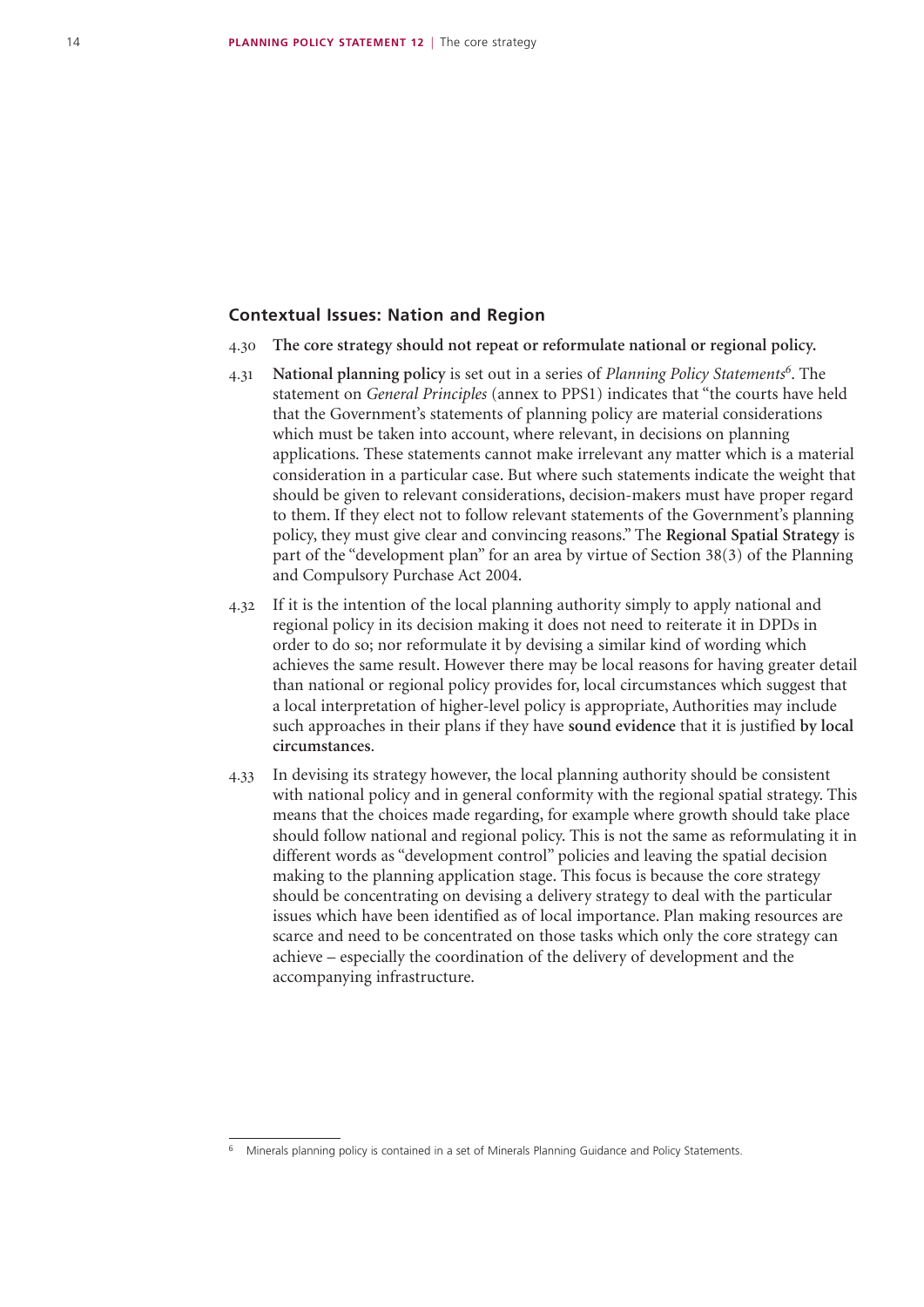#### **Sustainable Community Strategy**

- 4.34 **Unitary and district authorities should align and coordinate the Core Strategy of the LDF with their Sustainable Community Strategies.**
- 4.35 The core strategy is critical in delivering corporate and community aspirations (in the context of the Regional Spatial Strategy). Therefore the key spatial planning objectives for the area should be in alignment with priorities identified in the SCS. Place-shaping requires a dynamic relationship between these critical high-level vision strategies within both unitary and two-tier areas. This can be promoted through a shared evidence base and analysis, shared appraisal techniques such as sustainability appraisal, and the proactive engagement of stakeholder partners, citizens and businesses in their development and implementation through a shared approach to consultation, and shared monitoring of results.

#### **Justification of Core Strategies**

- 4.36 **Core strategies must be justifiable**: **they must be:**
	- **founded on a robust and credible evidence base; and**
	- **the most appropriate strategy when considered against the reasonable alternatives.**

#### **Evidence base**

4.37 Core strategies have major effects. Social and economic impacts may include altering property values by a considerable amount; or helping access to housing, jobs, accessible local services and open space for many people, especially people with limited resources. There may be impacts on environmental or cultural assets: the core strategy may affect how much the area contributes to mitigating and reducing climate change. It is therefore essential that core strategies are based on thorough evidence. The evidence base should contain two elements:

*Participation*: evidence of the views of the local community and others who have a stake in the future of the area.

*Research/ fact finding*: *evidence* that the choices made by the plan are backed up by the background facts.

Evidence gathered should be proportionate to the job being undertaken by the plan, relevant to the place in question and as up-to-date as practical having regard to what may have changed since the evidence was collected.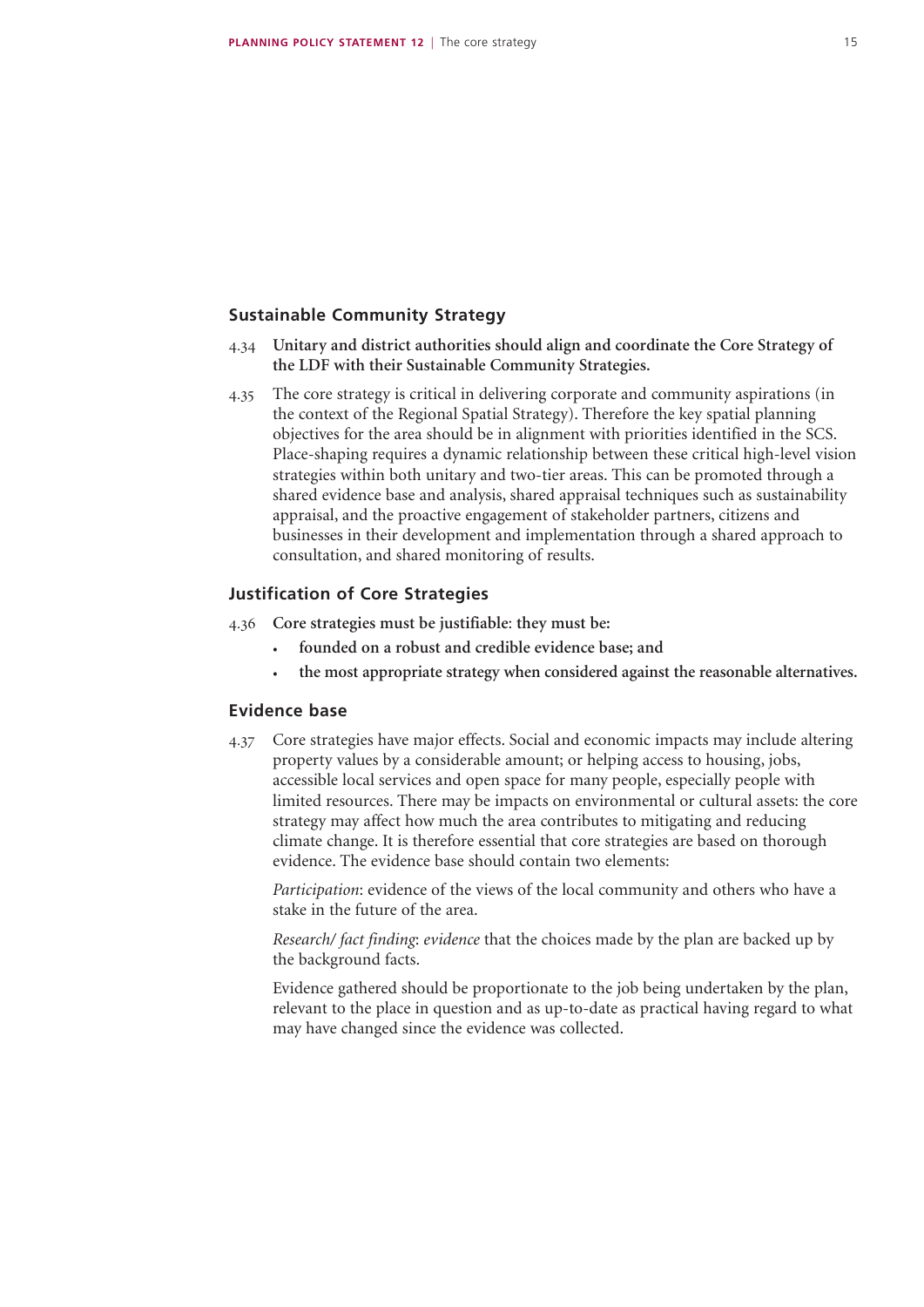#### **Alternatives**

4.38 The ability to demonstrate that the plan is the most appropriate when considered against reasonable alternatives delivers confidence in the strategy. It requires the local planning authority to seek out and evaluate *reasonable* alternatives promoted by themselves and others to ensure that they bring forward those alternatives which they consider the LPA should evaluate as part of the plan-making process. There is no point in inventing alternatives if they are not realistic. Being able to demonstrate that the plan is the most appropriate having gone through an objective process of assessing alternatives will pay dividends in terms of an easier passage for the plan through the examination process. It will assist in the process of evaluating the claims of those who wish to oppose the strategy.

#### **Sustainability Appraisal**

- 4.39 **The "sustainability appraisal" required by S19(5) of the Planning and Compulsory Purchase Act 2004 should be an appraisal of the economic, social and environmental sustainability of the plan.**
- 4.40 **Sustainability appraisal fully incorporates the requirements of the European Directive on Strategic Environmental Assessment. Provided the sustainability appraisal is carried out following the guidelines in the A** *Practical Guide to the Strategic Environmental Assessment Directive* **and the** *Plan-Making Manual* **there will be no need to carry out a separate SEA.**
- 4.41 **Where authorities are required by law or encouraged by government policy to undertake assessments of their plans, such assessments should feed into and be summarised in the sustainability appraisal.**
- 4.42 **Sustainability appraisal must be proportionate to the plan in question. It should not repeat the appraisal of higher level policy.**
- 4.43 The Sustainability Appraisal should perform a key role in providing a sound evidence base for the plan and form an integrated part of the plan preparation process. Sustainability Assessment should inform the evaluation of alternatives. Sustainability Assessment should provide a powerful means of proving to decision makers, and the public, that the plan is the most appropriate given reasonable alternatives.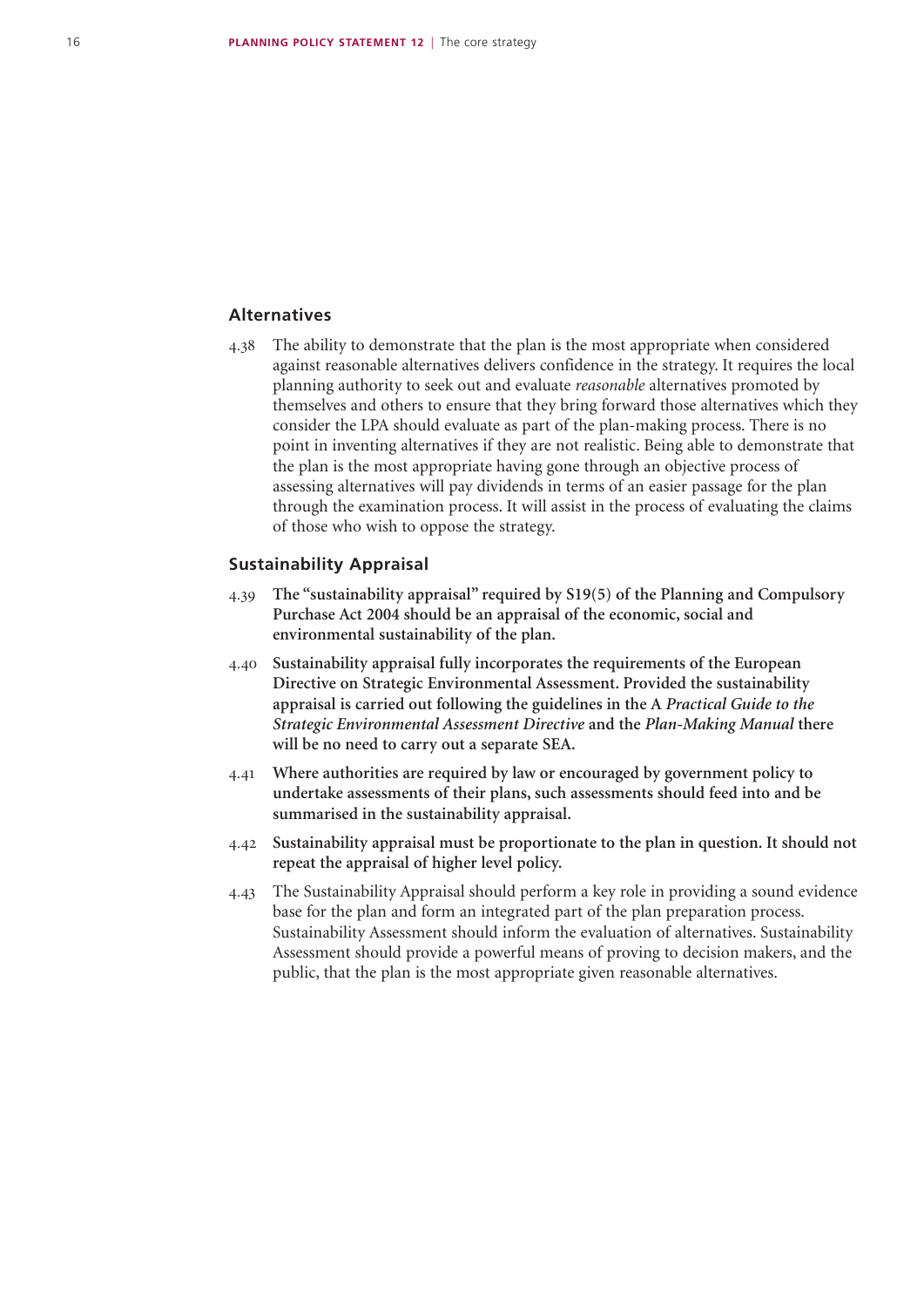#### **Effectiveness**

- 4.44 **Core strategies must be effective**: **this means they must be**:
	- **deliverable;**
	- **flexible; and**
	- **able to be monitored.**

#### **Deliverability**

- 4.45 Core Strategies should show how the vision, objectives and strategy for the area will be delivered and by whom, and when. This includes making it clear how infrastructure which is needed to support the strategy will be provided and ensuring that what is in the plan is consistent with other relevant plans and strategies relating to adjoining areas. This evidence must be strong enough to stand up to independent scrutiny. Therefore it should:
	- be based on sound infrastructure delivery planning (see para 4.8 above)**;**
	- include ensuring that there are not regulatory or national policy barriers to the delivery of the strategy, such as threats to protected wildlife sites and landscapes or sites of historic or cultural importance;
	- include ensuring that partners who are essential to the delivery of the plan such as landowners and developers are signed up to it. LPAs should be able to state clearly who is intended to implement different elements of the strategy and when this will happen; (These issues are handled through early involvement of key stakeholders in the preparation of options for the plan.) and
	- be coherent with the core strategies prepared by neighbouring authorities, where cross boundary issues are relevant.

#### **Flexibility**

4.46 A strategy is unlikely to be effective if it cannot deal with changing circumstances. Core strategies should look over a long time frame – 15 years usually but more if necessary. In the arena of the built and natural environment many issues may change over this time. Plans should be able to show how they will handle contingencies: it may not always be possible to have maximum certainty about the deliverability of the strategy. In these cases the core strategy should show what alternative strategies have been prepared to handle this uncertainty and what would trigger their use. Authorities should not necessarily rely on a review of the plan as a means of handling uncertainty.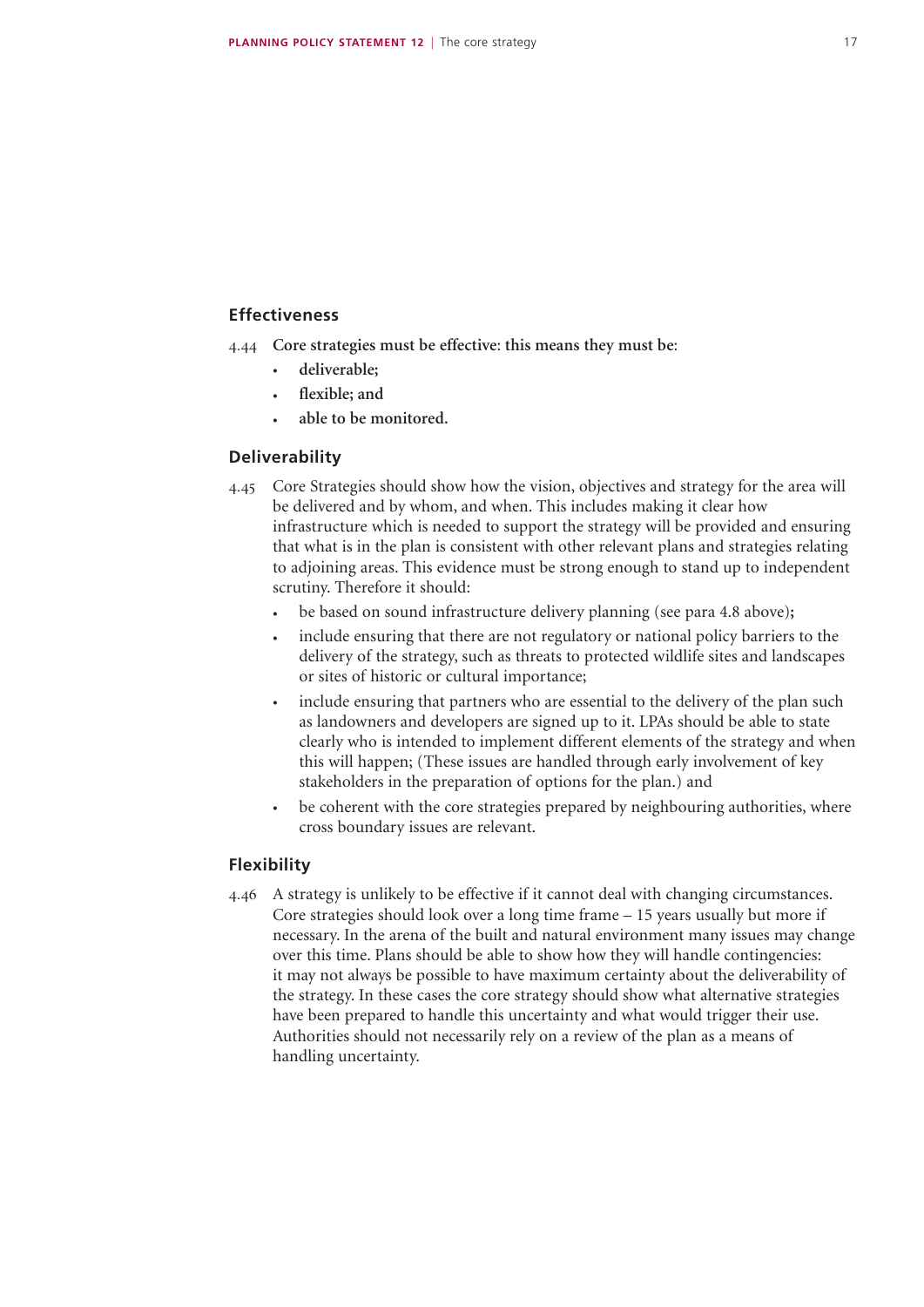#### **Monitoring**

4.47 A core strategy must have clear arrangements for monitoring and reporting results to the public and civic leaders. Without these it would be possible for the strategy to start to fail but the authority and indeed the public would be none the wiser. Monitoring is essential for an effective strategy and will provide the basis on which the contingency plans within the strategy would be triggered. The delivery strategy should contain clear targets or measurable outcomes to assist this process.

#### **Annual Monitoring Report content**

An AMR should:

- Report progress on the timetable and milestones for the preparation of documents set out in the local development scheme including reasons where they are not being met.
- Report progress on the policies and related targets in local development documents. This should also include progress against any relevant national and regional targets and highlight any unintended significant effects of the implementation of the policies on social, environmental and economic objectives. Where policies and targets are not being met or on track or are having unintended effects reasons should be provided along with any appropriate actions to redress the matter. Policies may also need to change to reflect changes in national or regional policy.
- Include progress against the core output indicators including information on net additional dwellings (required under Regulation  $48(7)^7$ ) and an update of the housing trajectory to demonstrate how policies will deliver housing provision in their area.
- Indicate how infrastructure providers have performed against the programmes for infrastructure set out in support of the core strategy. AMRs should be used to reprioritise any previous assumptions made regarding infrastructure delivery.

Guidance on the approach to developing monitoring frameworks and producing annual monitoring reports is set out in the *Local Development Framework Monitoring: A Good Practice Guide* (ODPM 2005).

<sup>7</sup> Town and Country Planning (Local Development) (England) Regulations 2004 as amended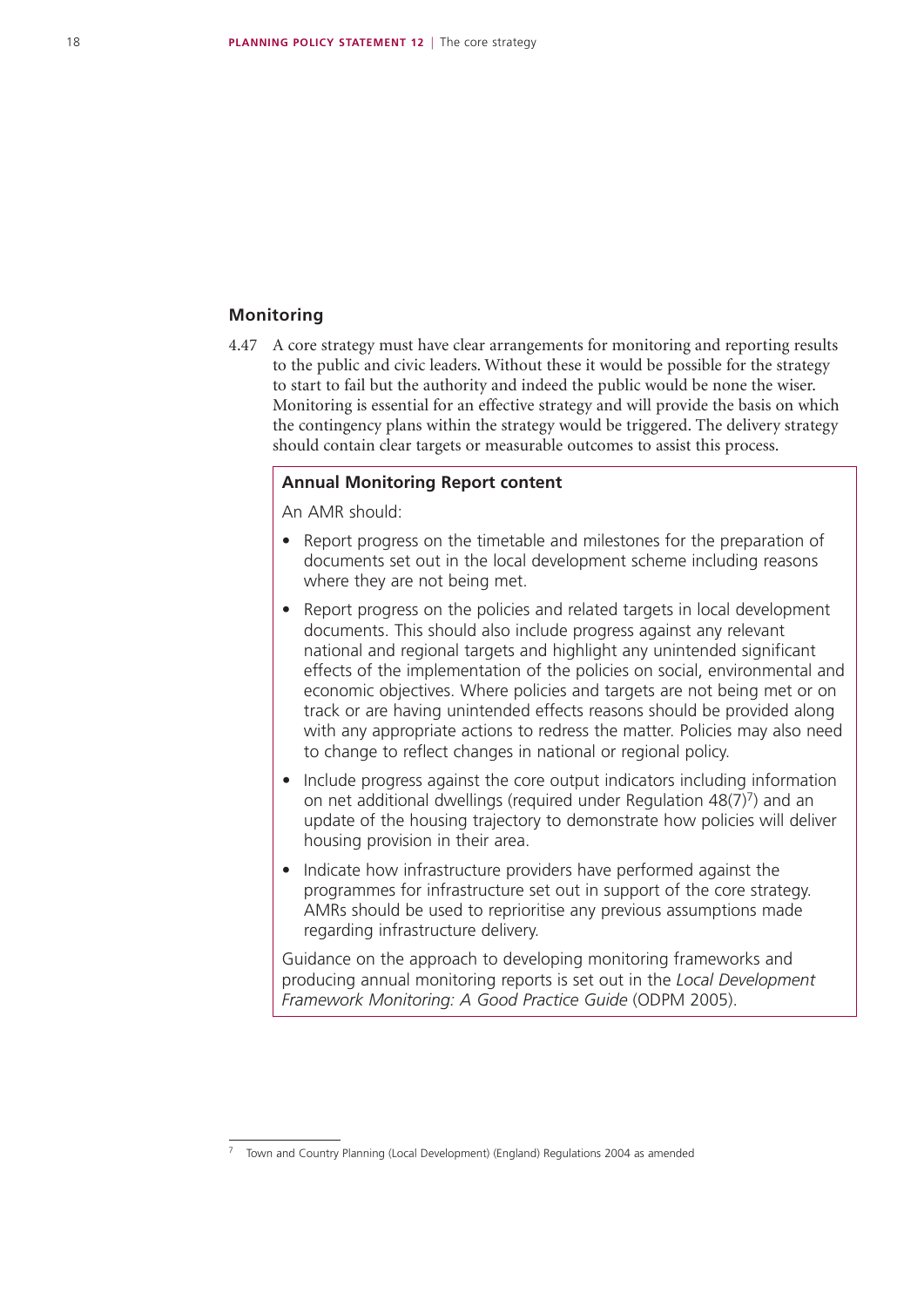### **QUALITY ASSURANCE**

- 4.48 The importance attached to getting the core strategy right is reflected in the fact that it is subject to **independent examination**. Given the potential impact of core strategies on the lives of individuals, communities and the environment, it is vital that the plan is the most appropriate. This is partly why there is an independent examination to provide assurance. The examination of any DPD is concerned with the two separate matters of legal compliance and soundness.
- 4.49 This revised PPS12 presents "tests of soundness" in a different and more simple way based on the fact that the Planning and Compulsory Purchase Act 2004 distinguishes between the legal requirements (former 'procedural' and 'conformity' tests) and the determination of soundness (former 'consistency, coherence and effectiveness' tests). However the rigour of the examination process remains unchanged and inspectors will be looking for the same quality of evidence and content. The starting point for the examination is the assumption that the local authority has submitted what it considers to be a sound plan.

#### **Legal requirements8**

- 4.50 Under the Planning and Compulsory Purchase Act 2004 S 20(5)(a) an Inspector is charged with firstly checking that the plan has complied with legislation. This includes in particular checking that the plan:
	- **has been prepared in accordance with the Local Development Scheme and in compliance with the Statement of Community Involvement and the Regulations9**;
	- has been subject to sustainability appraisal;
	- **has regard to national policy;**
	- **conforms generally to the Regional Spatial Strategy; and**
	- **has regard to any sustainable community strategy for its area** (i.e. county and district).

#### **"Soundness"10**

- 4.51 In addition the Section 20(5)(b) of the Act requires the Inspector to determine whether the plan is "sound".
- 4.52 **To be "sound" a core strategy should be JUSTIFIED, EFFECTIVE and consistent with NATIONAL POLICY.**

<sup>8</sup> These replace the former Tests i-iii, iv(part) & v

<sup>9</sup> Town and Country Planning (Local Development) (England) Regulations 2004 as amended

<sup>10</sup> This replaces the former Tests iv(part) & vi-ix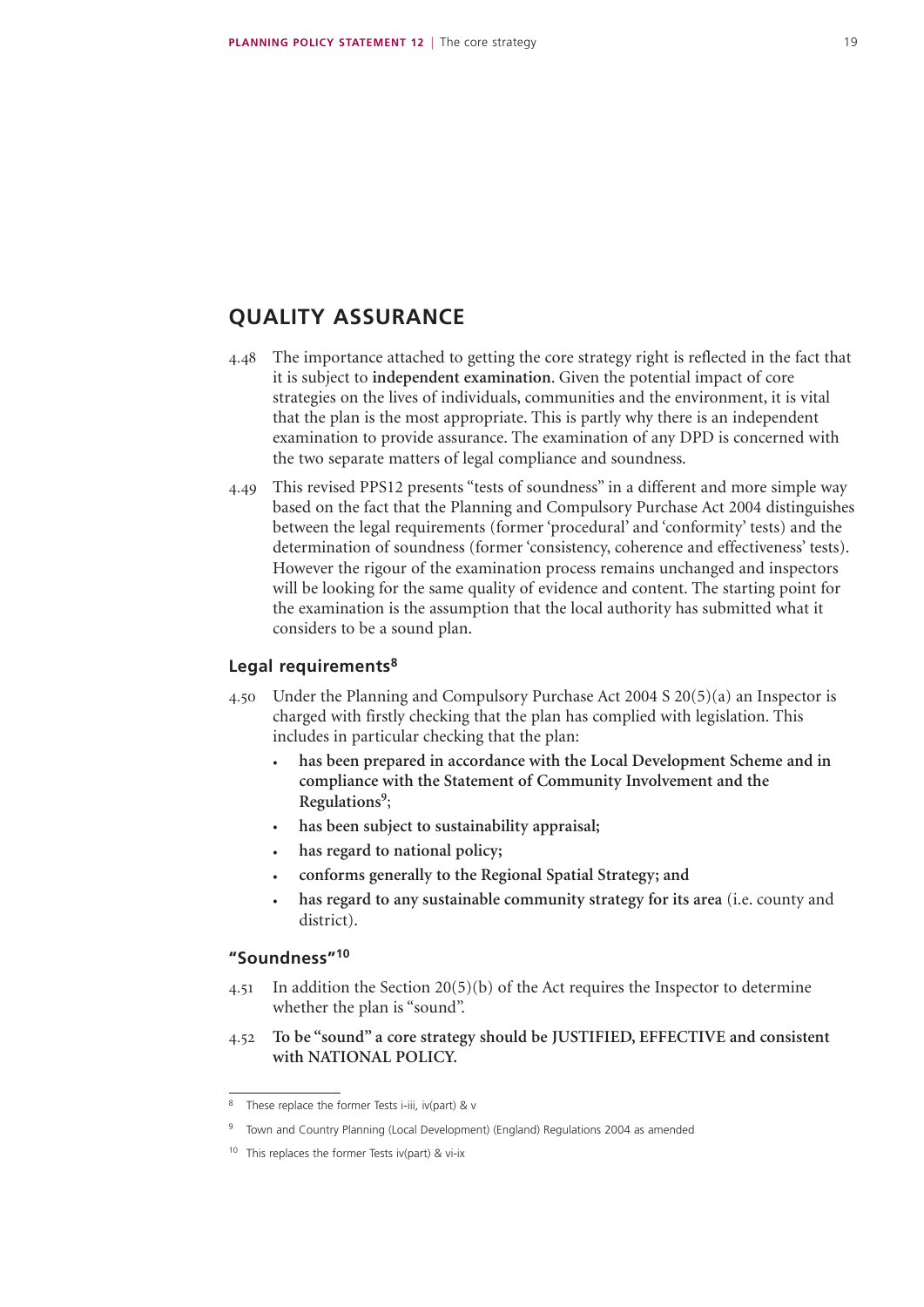#### **Soundness**

To be "sound" a core strategy should be JUSTIFIED, EFFECTIVE and consistent with NATIONAL POLICY.

"Justified" means that the document must be:

- founded on a robust and credible evidence base
- the most appropriate strategy when considered against the reasonable alternatives

"Effective" means that the document must be:

- • deliverable
- • flexible
- able to be monitored

The concepts of justification and effectiveness are expanded at paragraphs  $4.36 - 4.38$  and  $4.44 - 4.47$ .

### **TIMELY PROGRESS WITH CORE STRATEGIES**

- 4.53 **The Government's Public Service Delivery Agreement 20 is to increase long-term housing supply and affordability. It states that local planning authorities should adopt the necessary Development Plan Documents, in accordance with their Local Development Schemes, to bring forward developable land for housing in line with PPS3.**
- 4.54 **Core strategies should be produced according to the timetable set out in the Local Development Scheme. If there is slippage from the agreed timetable, local planning authorities should provide real time public information on progress with core strategies.**
- 4.55 It is critical that core strategies are produced in a timely and efficient manner. This is essential for the supply of housing and other development to meet need. The **Local Development Scheme** sets out the development plan documents which will be produced and when they are going to be produced**.** It is vital that local authorities do their utmost to adhere to this timetable. If they do not:
	- development which is needed for the benefit of current and future residents of the area may be delayed or even shelved;
	- the coordination of the allocation of land for housing and the necessary supporting infrastructure will be difficult to achieve; and
	- the public and other stakeholders will lose confidence in the plan making process.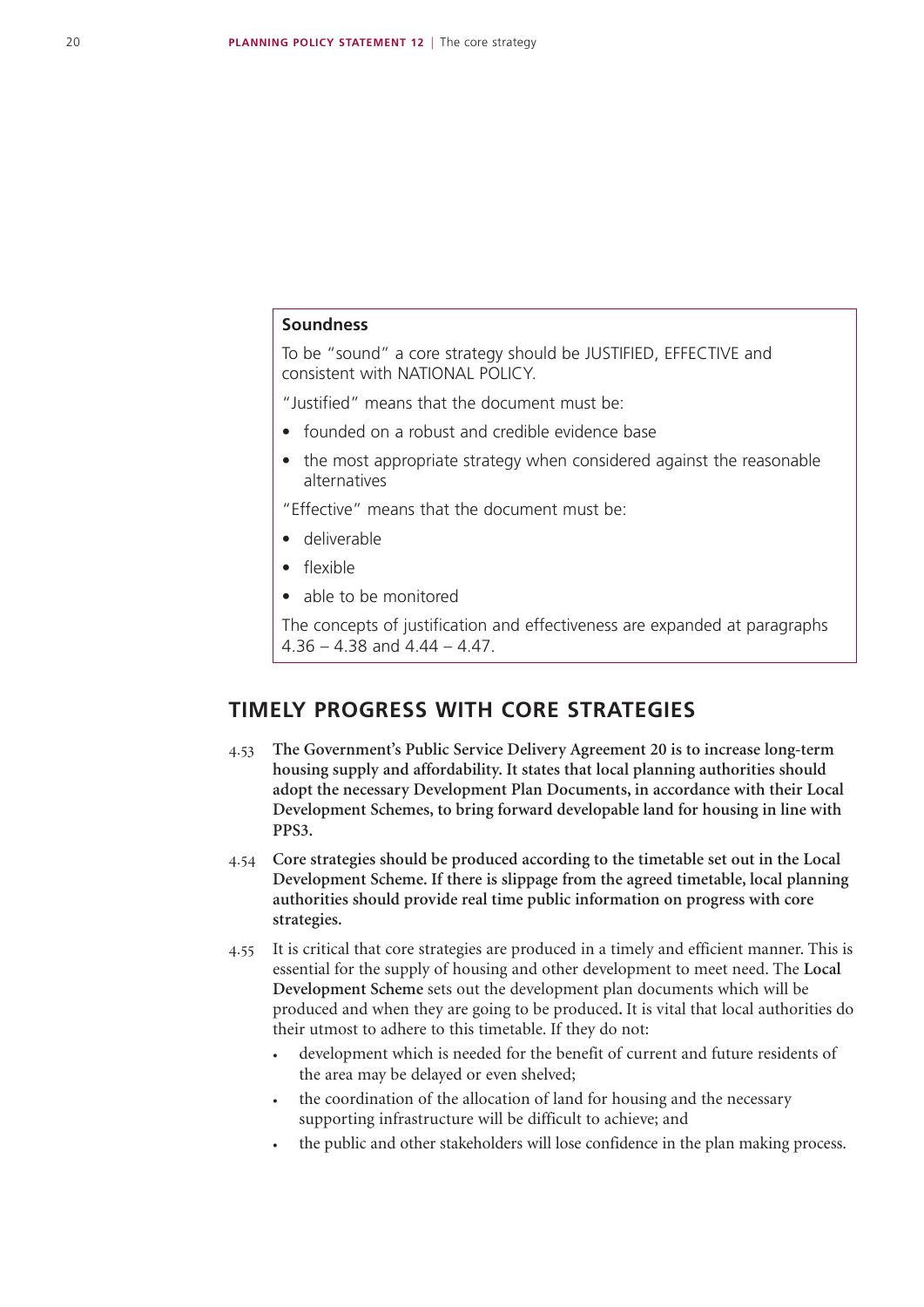#### **Local Development Schemes**

An LDS should:

- Provide a brief description of all the development plan documents (DPDs) and supplementary planning documents (SPDs) to be prepared and the content and geographic area to which they will relate. It should include the Statement of Communities Involvement.
- Explain how the different DPDs and SPDs relate to each other, and especially how they relate to the core strategy.
- Set out which supplementary planning quidance or SPDs support saved policies.
- Set out the timetable for producing DPDs giving the timings for the achievement of the following milestones:
	- consulting statutory bodies on the scope of the Sustainability Appraisal
	- publication of the DPD
	- submission of the DPD
	- adoption of the DPD
- Set out the timetable for producing SPDs giving the timings for the publication of the draft SPD and the adoption of the SPD.
- 4.56 Local authorities are urged to ensure that effective programme management techniques are employed in progressing the core strategy *and orchestrating the production of the evidence base*. Various studies (on for example housing market assessments, housing land availability, flooding, and transport) are necessary for the proper preparation of core strategies. Local authorities should seek to align the timetables of these studies with the core strategy so that it is not unexpectedly held up. This will mean discussing the project timetabling with key stakeholders. It will also be helpful to reach agreement with key stakeholders on what the main components of the evidence base need to be.
- 4.57 The local government performance framework makes it clear that delivery (i.e. completion) of sufficient numbers of houses overall and of affordable homes and the supply of housing land are among the 198 indicators for which information will be collected. Where completions or housing supply are falling behind housing provision figures , local areas may find that improvements in this indicator form part of a revised local area agreement if so directed by the Secretary of State. Prompt preparation and adoption of sound core strategies is a key means whereby performance against this indicator can be improved.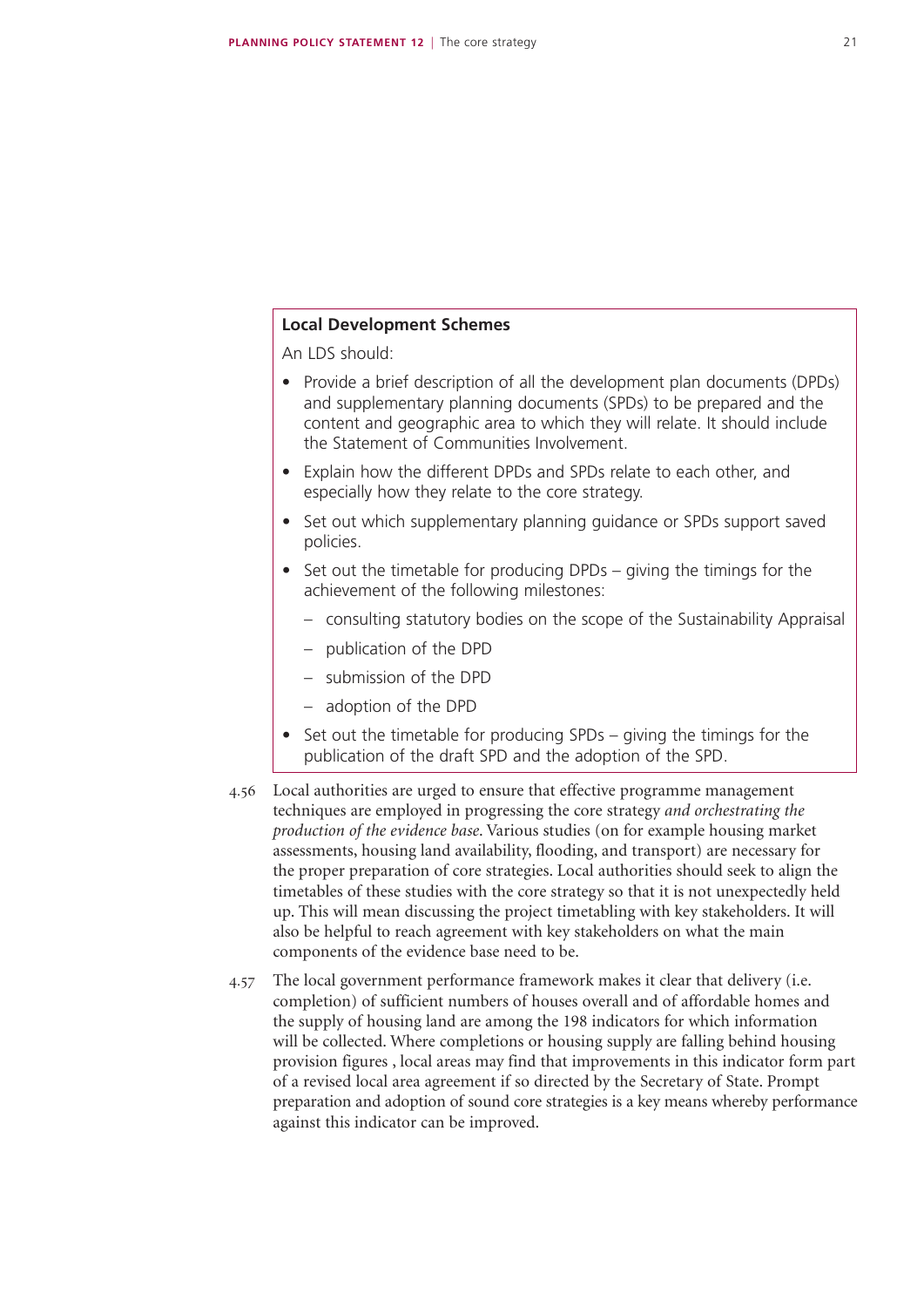- 4.58 **Local planning authorities should keep to the timetables agreed in local development schemes. When rolling these schemes forward, local planning authorities should consult Government Offices. In responding to these consultations Government Offices will take the following matters into account:**
	- **1) Is any postponement of milestones justified by reference to special circumstances?**
	- **2) Does the LDS reflect government priorities on subject matter?**
	- **3) Is the LDS realistic in programme management terms, taking into account the resources available?**
	- **4) Does the LDS take proper account of the need to produce a robust evidence base and the time and resources this will take?**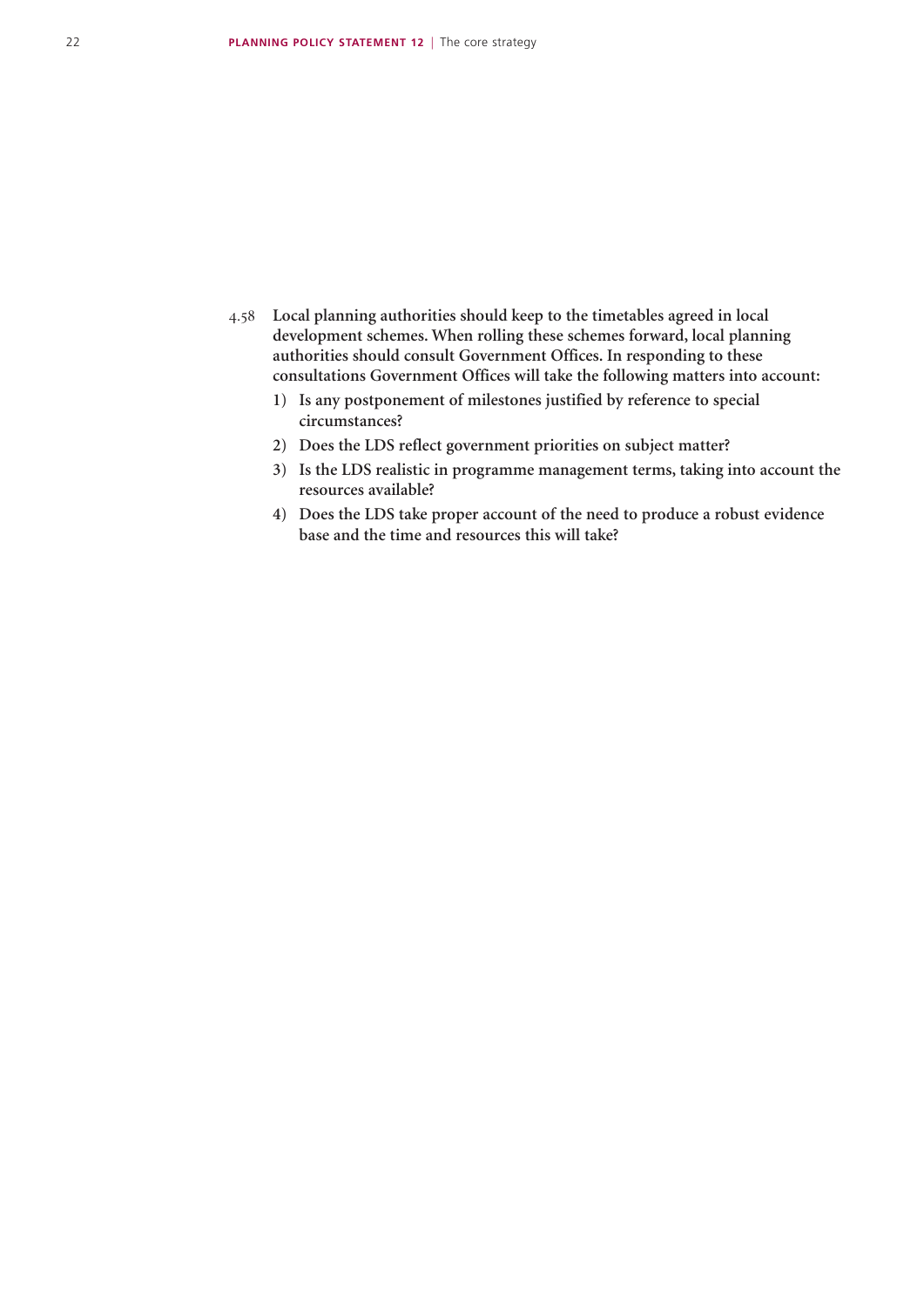### 5. Other development plan documents

- 5.1 **LPAs should consider the following criteria when determining which DPDs other than the core strategy they produce:**
	- **• Does the issue need treatment in the development plan? If so,**
	- **• Does the RSS and/or core strategy adequately cover the issue?**

**In considering these questions, the following issues should be considered:**

- **• the scope of and detail in the RSS or core strategy;**
- **• market conditions, including the scale of the development challenge (both absolute and relative), whether it be growth or managed change, that LPAs face;**
- the approach to delivery, including the size and type of land available for new **development and how to make the best use of existing buildings/housing stock;**
- **• the need for land assembly/CPOs;**
- **• the requirements of utilities/infrastructure providers;**
- **• the need to address environmental pressures, constraints and opportunities (for example flood risk or coastal erosion);**
- **• timing, particularly in terms of when other regional and local strategies are being brought forward; and**
- **• resources and timetabling.**
- 5.2 **(1) Other DPDs should comply with the following Principles in this Statement on:**
	- **• participation and stakeholders (4.20, 4.25 & 4.27);**
	- **holder holder repeating national and regional policy** (4.30);
	- **sustainability appraisal**  $(4.39 4.42);$
	- **justification** and **effectiveness**  $(4.36 \& 4.44)$ ; and
	- **timely** progress  $(4.53 \& 4.54)$ .

#### **(2) Other DPDs must**

- **• be prepared in accordance with the Local Development Scheme and in compliance with the Statement of Community Involvement and the Regulations11;**
- **• be subject to sustainability appraisal;**
- **• have regard to national policy;**
- **• conform generally to the Regional Spatial Strategy; and**
- **• have regard to any sustainable community strategy for its area** (i.e. county and district).

<sup>11</sup> Town and Country Planning (Local Development) (England) Regulations 2004 as amended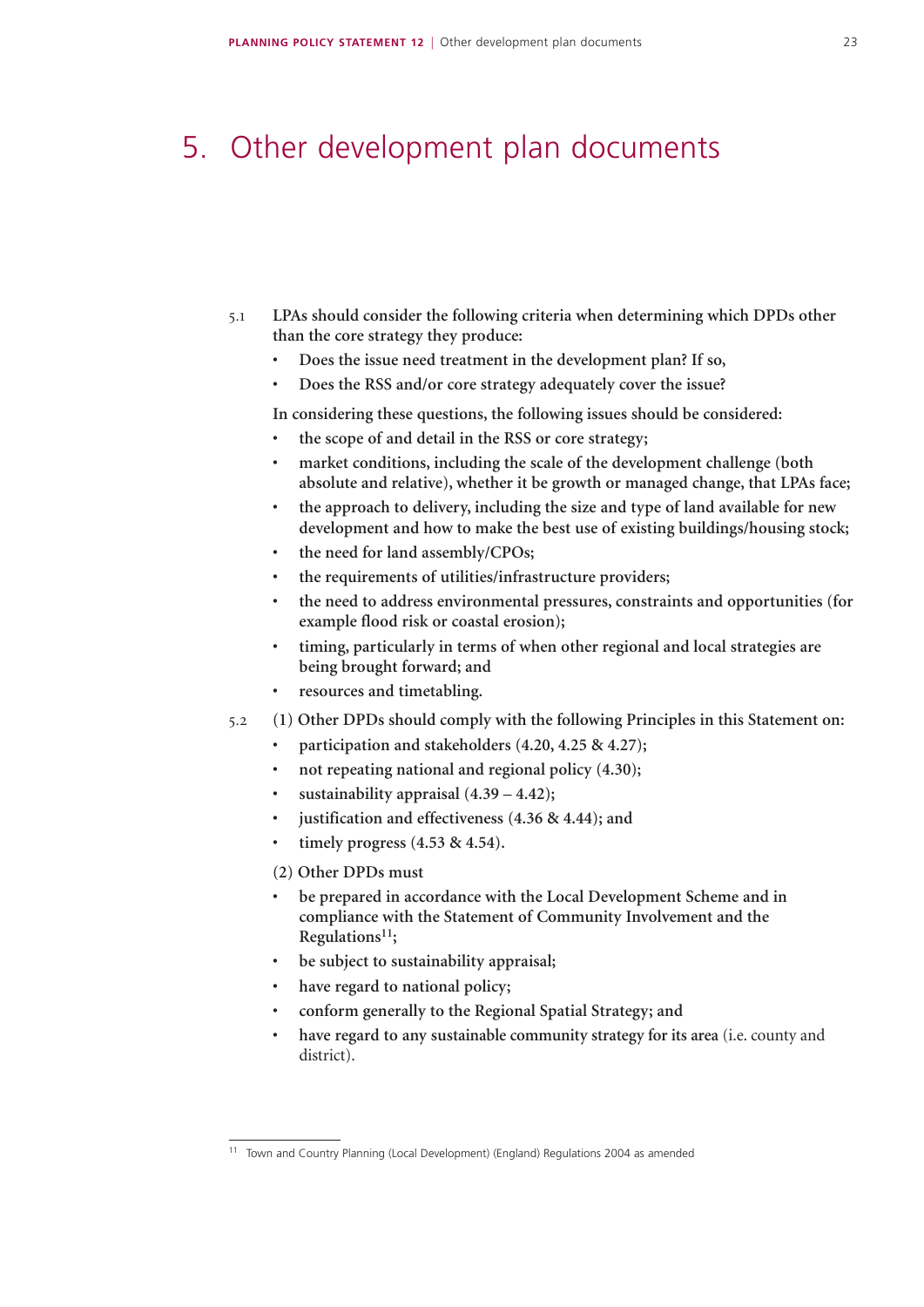**(3) To be "sound" other DPDs should be JUSTIFIED and EFFECTIVE and consistent with NATIONAL POLICY.**

**(4) If other DPDs are produced they should not be used to take the place of the core strategy: it is the core strategy which should make clear spatial choices about where development should go.**

#### **Soundness**

To be "sound" a DPD should be JUSTIFIED, EFFECTIVE and consistent with NATIONAL POLICY.

"Justified" means that the document must be:

- founded on a robust and credible evidence base
- the most appropriate strategy when considered against the reasonable alternatives

"Effective" means that the document must be:

- • deliverable
- • flexible
- able to be monitored

The concepts of justification and effectiveness are expanded at paragraphs  $4.36 - 4.38$  and  $4.44 - 4.47$ .

5.3 In order to aid delivery of sustainable development, the local planning authority may prepare other development plan documents to provide additional detail which would not be suitable in a core strategy and which requires the status of the development plan.. It is important to get the right balance between the value added by inclusion in the development plan and the resources and time delay involved in producing additional DPDs. Core Strategies can allocate strategic sites, as explained in paragraph 4.6. If it is necessary to allocate sites which have not already been allocated in the core strategy, a DPD must be used to allocate these sites.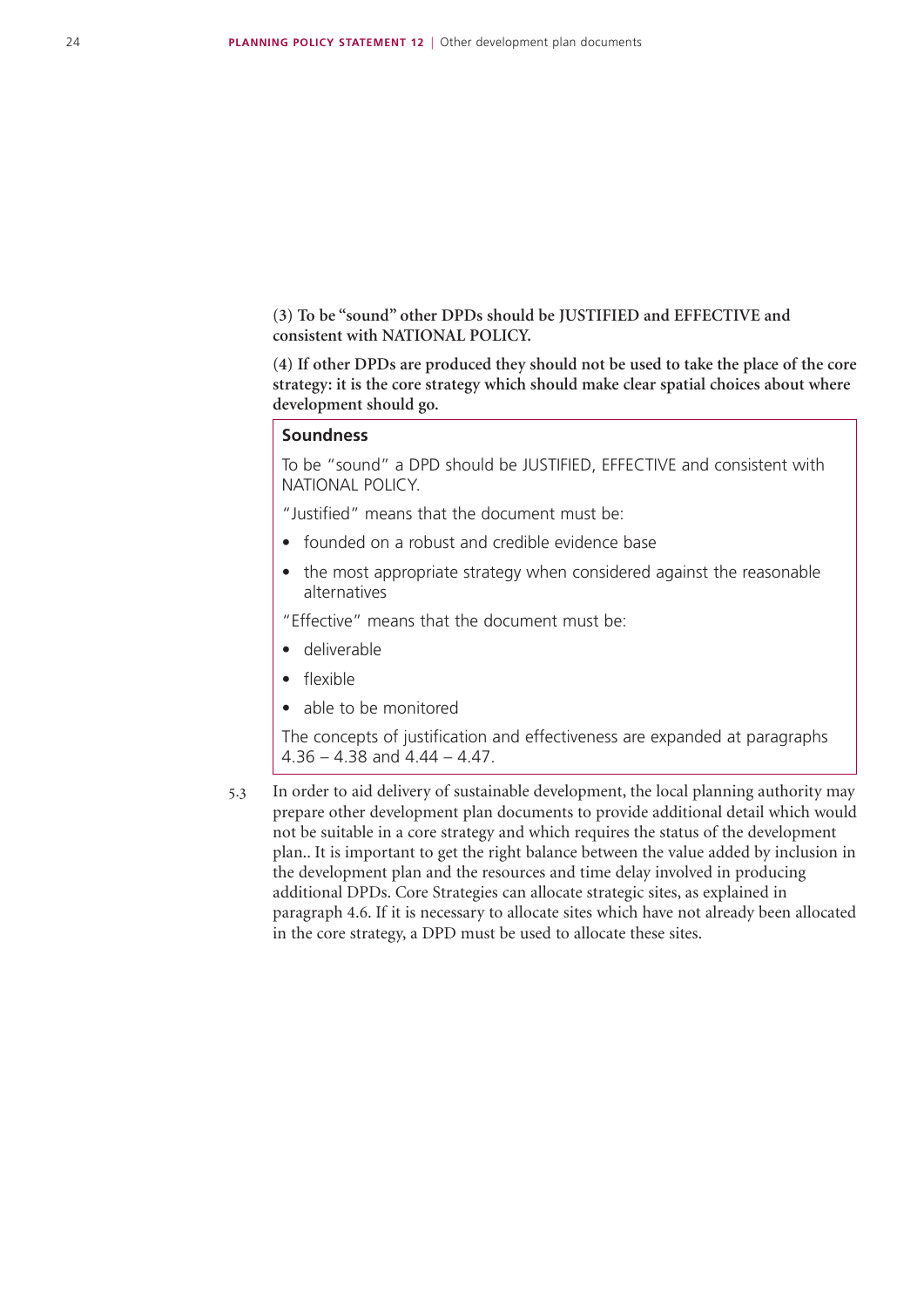#### **Area Action Plans**

- 5.4 **Area action plans should be used when there is a need to provide the planning framework for areas where significant change or conservation is needed**. **Area action plans should:**
	- **• deliver planned growth areas;**
	- **• stimulate regeneration;**
	- **• protect areas particularly sensitive to change;**
	- **• resolve conflicting objectives in areas subject to development pressures; or**
	- **• focus the delivery of area based regeneration initiatives.**
- 5.5 Area Action Plans can assist in producing a consensus as to the right strategy for an area and how it might be implemented. They can assist in providing the basis for taking compulsory purchase action where necessary or act as a focus and a catalyst for getting several key agencies and landowners to work together. Authorities may set criteria in their core strategy for identifying locations and priorities for the preparation of area action plans.
- 5.6 In areas of change, area action plans should identify the distribution of uses and their inter-relationships, including specific site allocations, and set out as far as practicable the timetable for the implementation of the proposals. In areas of conservation, area action plans should set out the policies and proposals for action to preserve or enhance the area, including defining areas where specific conservation measures are proposed and areas which will be subject to specific controls over development.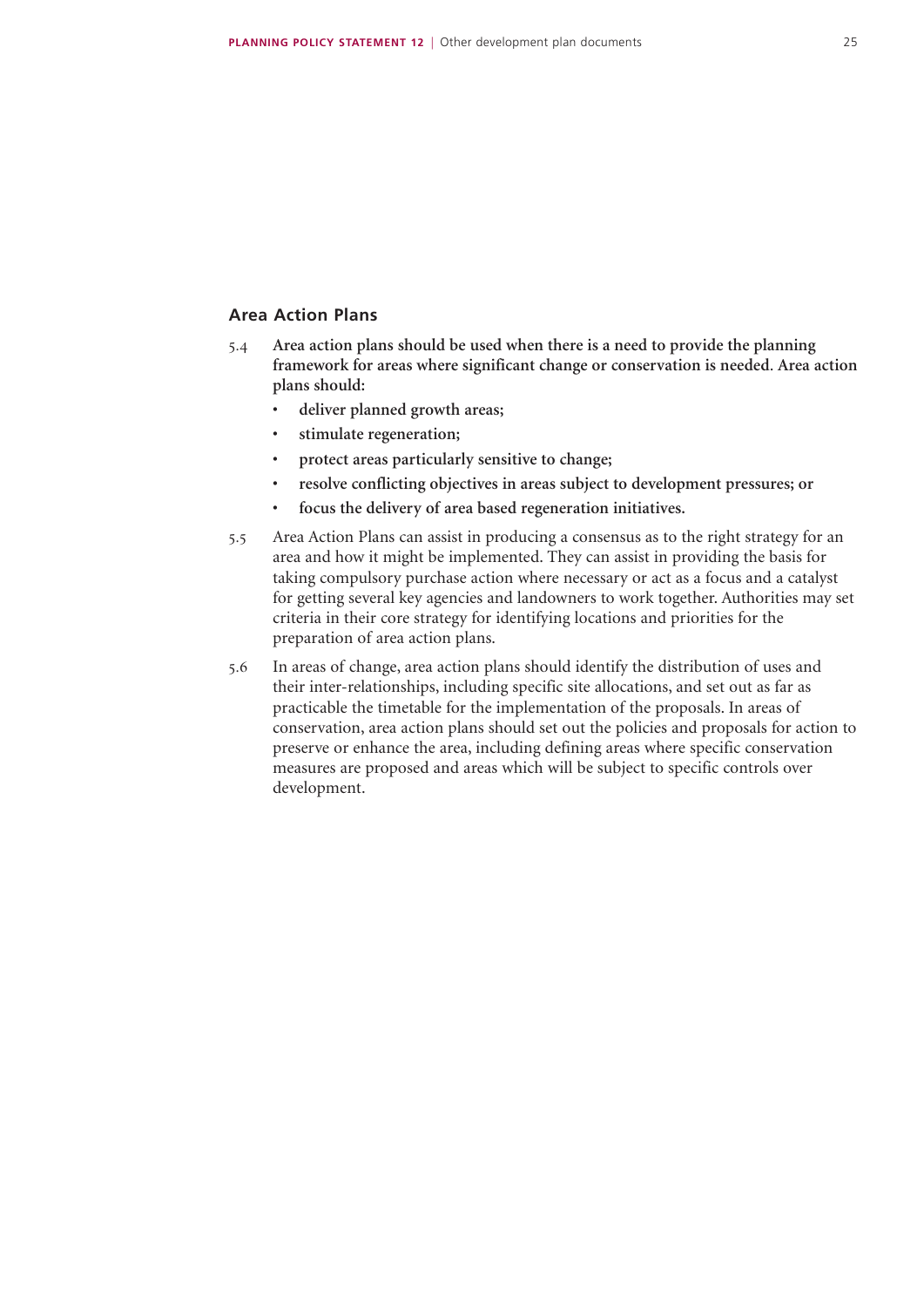# 6. Supplementary planning documents

6.1 **A planning authority may prepare Supplementary Planning Documents to provide greater detail on the policies in its DPDs. SPDs should not be prepared with the aim of avoiding the need for the examination of policy which should be examined.**

#### **Role of others**

6.2 The process of planning at urban community or parish level can bring wide benefits in terms of deepening community involvement and increasing a sense of belonging and of ownership of policy. However where communities or developers wish to use the statutory planning process (ie SPDs) as part of their approach, they should work with the local planning authority from the outset. Developers and communities should not expect to prepare plans independently from the LPA and then have them adopted as SPD. Parishes and urban communities should not however regard the statutory planning approach as the only option open to them: other forms of community planning may be more appropriate. Local planning authorities should pay close attention to the contents of non statutory parish and community plans as part of their community involvement.

#### **Preparation of supplementary guidance by other bodies:**

- 6.3 Supplementary guidance to assist the delivery of development may be prepared by a *government agency, Regional Planning Body* or a *County Council* 12 or other body (e.g. *AONB committee*) where this would provide economies in production and the avoidance of duplication e.g. where the information in it would apply to areas greater than single districts. Such guidance would not be a supplementary planning document. However, if the same disciplines of consultation and sustainability appraisal (where necessary) are applied, such information might, subject to the circumstances of a particular case, be afforded a weight commensurate with that of SPDs in decision making. This may be more likely if the district/borough/city councils to which it is intended to apply endorse the guidance<sup>13</sup>, or if the document is an amplification of RSS policy and it has been prepared by an RPB.
- 6.4 District/borough/city councils should not produce planning guidance other than SPD where the guidance is intended to be used in decision making or the coordination of development. This could be construed as wishing to circumvent the provisions for consultation and sustainability appraisal which SPDs have. This excludes assistance to applicants on how to make planning applications, which would not constitute SPD.

 $\ldots$  in a two tier area and where the issue is not minerals or waste

 $13$  ... or a county council in a two tier area where the issue is minerals or waste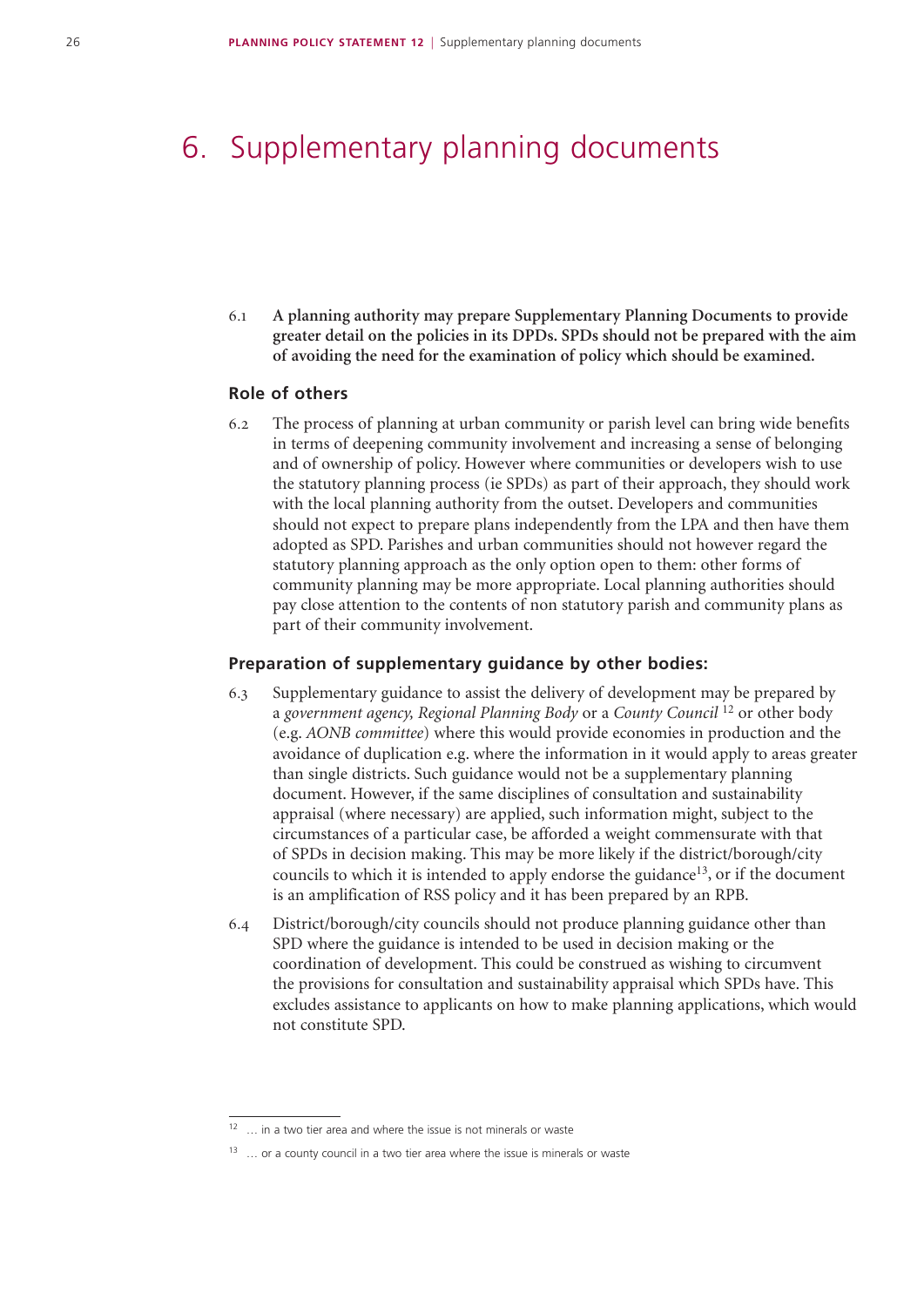# 7. Intervention by the Secretary of State

7.1 **The Secretary of State will only use powers of intervention in development plan documents or supplementary planning documents where they raise issues which are of national or regional importance.**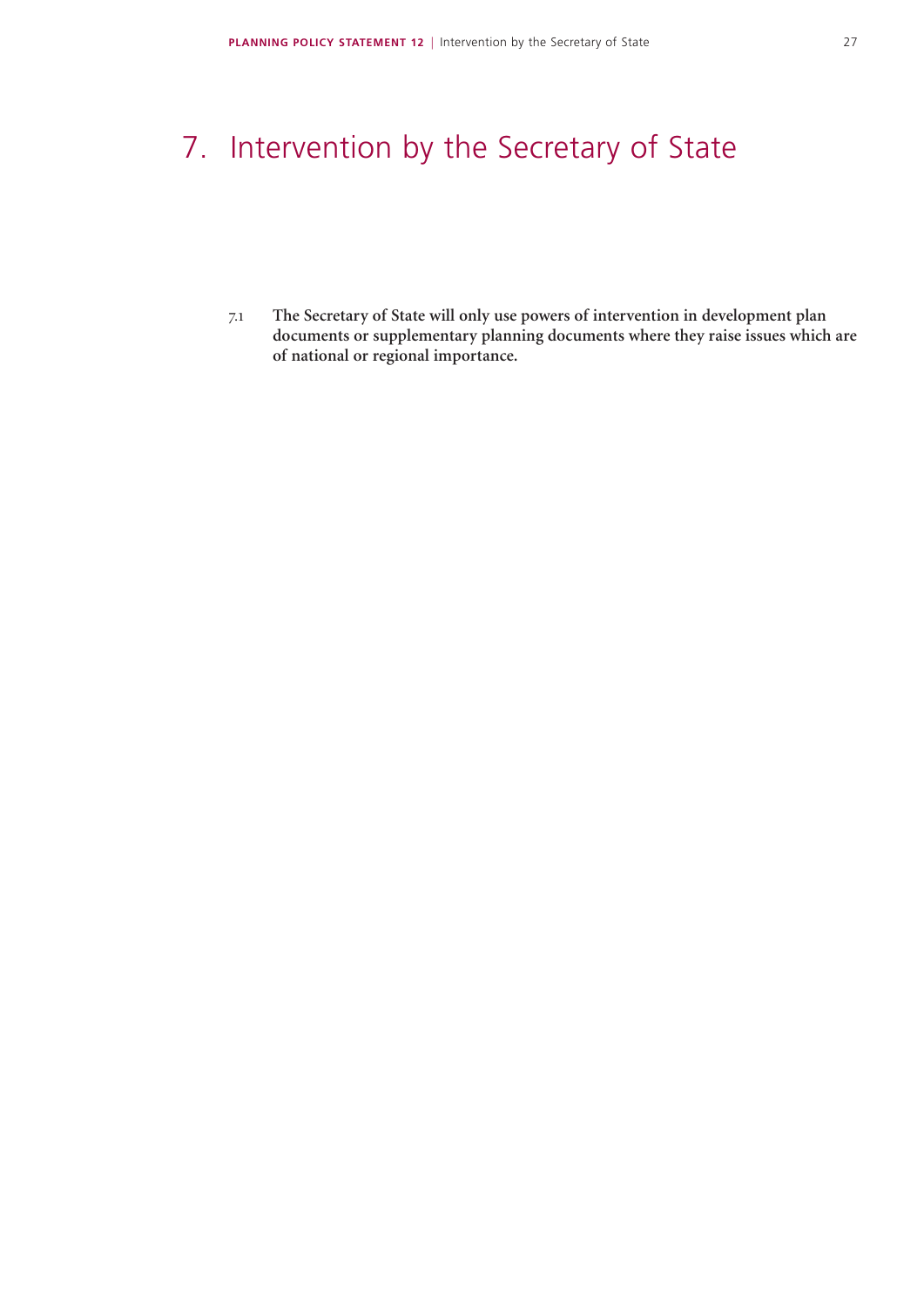### 8. Adopted proposals map

- 8.1 **The adopted proposals map should**:
	- **identify areas of protection, such as nationally protected landscape and internationally, nationally and locally-designated areas and sites, and Green Belt land;**
	- **• show areas at risk from flooding; and**
	- allocate sites for particular land use and development proposals included in any **adopted development plan document and set out the areas to which specific policies apply**.
- 8.2 District planning authorities should include on their adopted proposals map, minerals and waste matters including safeguarding areas, and any minerals and waste allocations which are adopted in a development plan document by the county council.
- 8.3 Inset maps may be used to show policies for part of the authority's area, such as the policies for area action plans, which must all be shown on the adopted proposals map. Where inset maps are used, the geographical area they will cover will be identified on the main adopted proposals map. The boundaries of each inset map must be shown precisely on the adopted proposals map but the policies shown on the inset must not appear on the main adopted proposals map.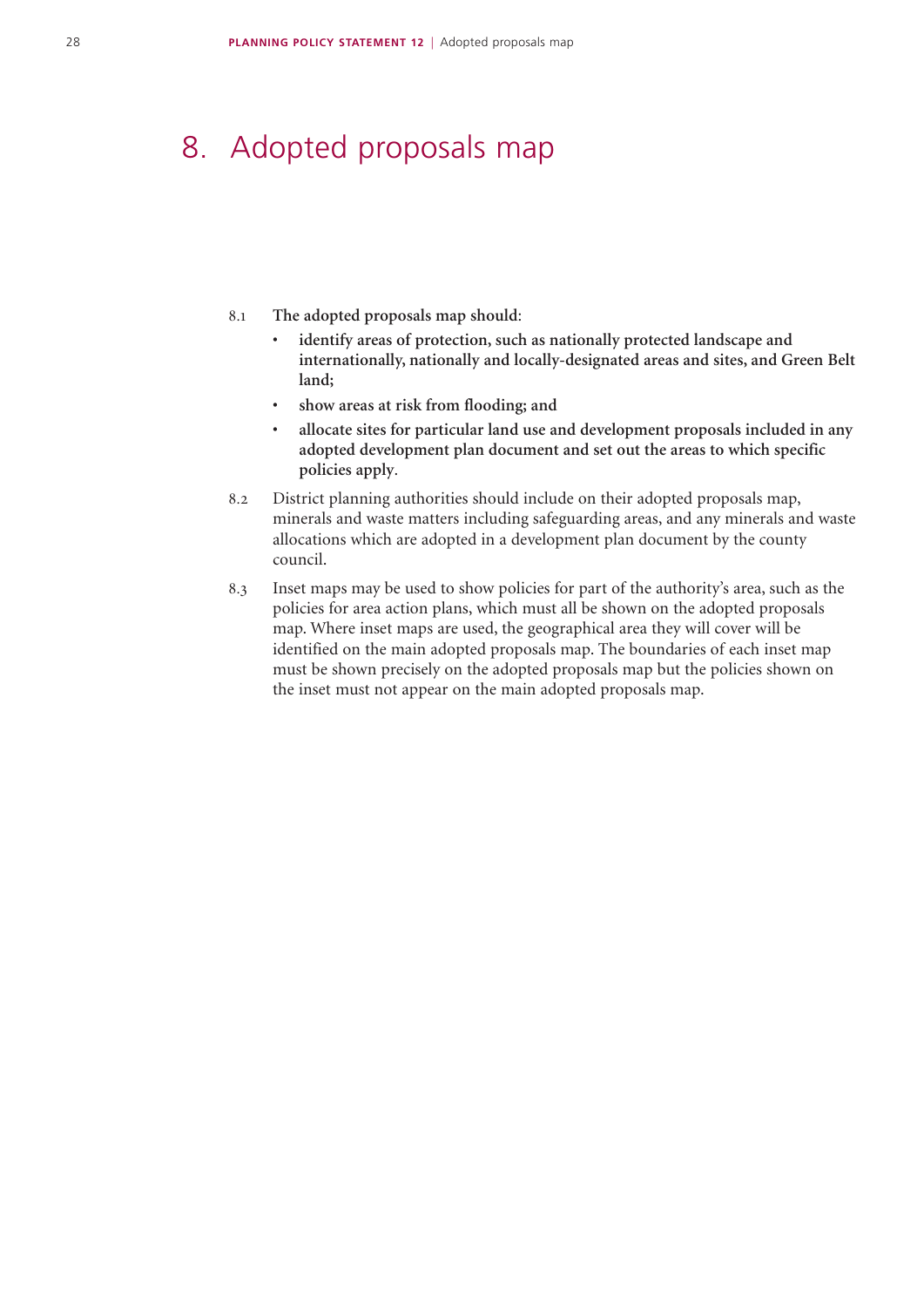### 9. Extension of saved policies

- 9.1 All the policies contained in local plans and unitary development plans are saved for three years after adoption by virtue of the Planning and Compulsory Purchase Act 2004. If local authorities wish to retain specified policies beyond the expiry of the three year period, they will need to seek the Secretary of State's agreement to issue a direction to this effect. Local authorities will need to demonstrate that the policies they wish to be saved reflect the principles of local development frameworks and are consistent with current national policy.
- 9.2 **The Government will take the following issues into account in considering extensions to local plan and unitary development plan saved policies:**
- **(i) Policies to be extended should comply with the following criteria:** 
	- **• where appropriate, there is a clear central strategy;**
	- **• policies have regard to any sustainable community strategy for the area;**
	- **• policies are in general conformity with the regional spatial strategy or spatial development strategy;**
	- **• policies are in conformity with the core strategy development plan document (where the core strategy has been adopted);**
	- **• there are effective policies for any parts of the authority's area where significant change in the use of development of land or conservation of the area is envisaged; and**
	- **• policies are necessary and do not repeat national or regional policy.**
- **(ii) The Government will have particular regard to:** 
	- **• policies that support the delivery or housing, including unimplemented site allocations, up-to-date affordable housing policies and policies relating to the infrastructure necessary to support housing;**
	- **• policies on Green Belt general extent in structure plans and detailed boundaries in local plans or unitary development plans;**
	- **• policies that support economic development and regeneration, including policies for retailing and town centres;**
	- **• policies for waste management, including unimplemented site allocations; and**
	- **• policies that promote renewable energy, reduce impact on climate change or safeguard water resources.**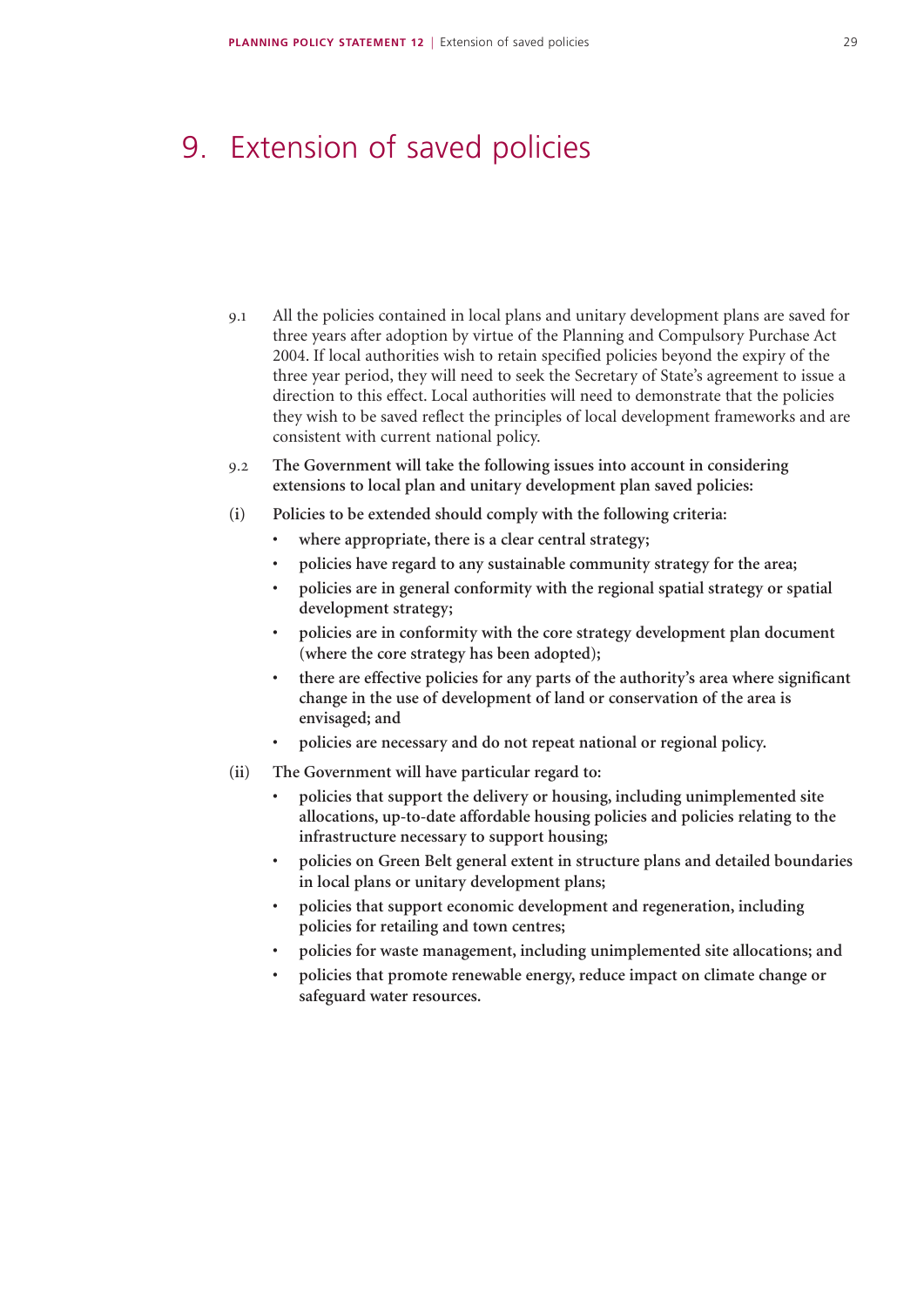- 9.3 In order to save policies, the LPA should write to the appropriate Government Office **at least six months** before the expiration of the three year period. The Government Office will follow the *Protocol for handling proposals to save adopted Local Plan, Unitary Development Plan and Structure Plan policies beyond the three year saved period* which was published in August 2006.<sup>14</sup>
- 9.4 At the end of the three year period any saved policies will cease being part of the development plan unless they have been extended by the Secretary of State.

<sup>14</sup> Available on the Communities and Local Government website, currently at: http://www.communities.gov.uk/publications/planningandbuilding/protocolhandling